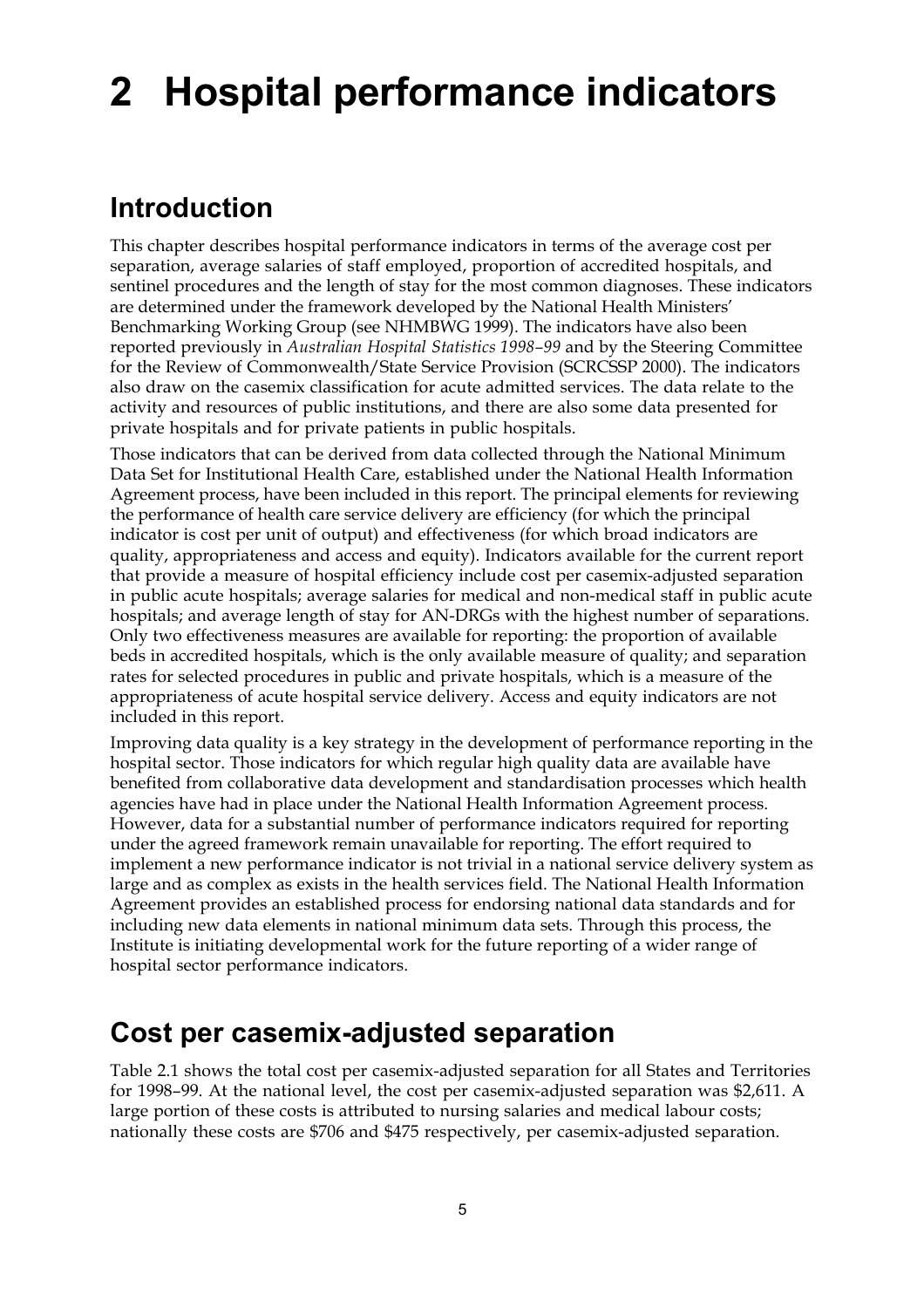This performance indicator is a measure of the average cost of providing care for an admitted patient (whether an overnight-stay patient or a same day patient), adjusted for the relative complexity of the patient's clinical condition and for the hospital services provided.

The current methodology includes all admitted patient separations and their associated costs. It is appropriate to include the 97.5% of separations which are acute in this calculation, as cost weights are available for each of the acute separations. However the 2.5% of separations which are not acute are also included, and as there are no cost weights for the non-acute separations, the overall cost per separation is biased.

To provide an estimate of the average casemix-adjusted cost of acute non-psychiatric patients both New South Wales and Victoria provided the Institute with estimates of the expenditure on acute non-psychiatric patients. The effect of restricting the analysis to only acute non-psychiatric patients was to reduce the cost per casemix-adjusted separation by 4.9% in New South Wales and 5.7% in Victoria (Table 2.2) The overall framework of cost analysis is discussed in Appendix 5.

The Institute hopes that all jurisdictions will soon be in a position to provide reasonably accurate data on the costs of treating acute admitted patients that are separated in a year. When all States and Territories are able to make this estimate, it will be possible to publish a cost per acute admitted separation in *Australian Hospital Statistics*. In addition if the States are able to provided cost weights, e.g. AN-SNAP weights for the admitted patient episodes which are not acute, then it will also be possible to publish a cost per palliative separation, a cost per rehabilitative separation, a cost per maintenance episode etc.

The pros and cons of changing the performance indicator from cost per total separation to cost per acute separation, the National Health Performance Committee will consider the timing of such a change, and the appropriate methodology to be used later this year.

This report also splits the hospitals further into peer groups (Appendix 11). This will aid the explanation of the variations in cost per casemix-adjusted separation at the jurisdiction level and enable comparison at a more appropriate level.

As more and more hospitals come into the National Hospital Cost Data Collection (NHCDC) it will be increasingly possible to use NHCDC data to refine the data that is provided for the Hospital Establishments collection so as to improve the performance indicators that come from the Hospital Establishments collection. For example, the nursing cost per casemix-adjusted separation is currently calculated by applying the overall inpatient fraction to nursing costs. It would be better to use NHCDC data to work out a nursing cost inpatient fraction. The nursing cost per casemix-adjusted separation calculated in this way would be better for benchmarking purposes.

A full description of the methodology used to derive the cost per casemix-adjusted separation figures is provided at Appendix 5. Users of the indicator should refer to the information in that appendix when interpreting the data. Note that the calculation of these figures is sensitive to a number of assumptions made to overcome deficiencies in available data. In particular:

- capital costs (including depreciation where available) are not included in numerators (see Tables 3.8 for available data on depreciation);
- recurrent expenditure on admitted patients (the numerator) is estimated in different ways by jurisdictions applying an inpatient fraction (see Glossary) to recurrent expenditure for admitted and not admitted patients combined; and
- adjustment of separations for case complexity ('casemix') is achieved using average cost weights within jurisdictions for acute episodes of care only, even though episodes other than acute are included in the separations data from which the denominator is constructed.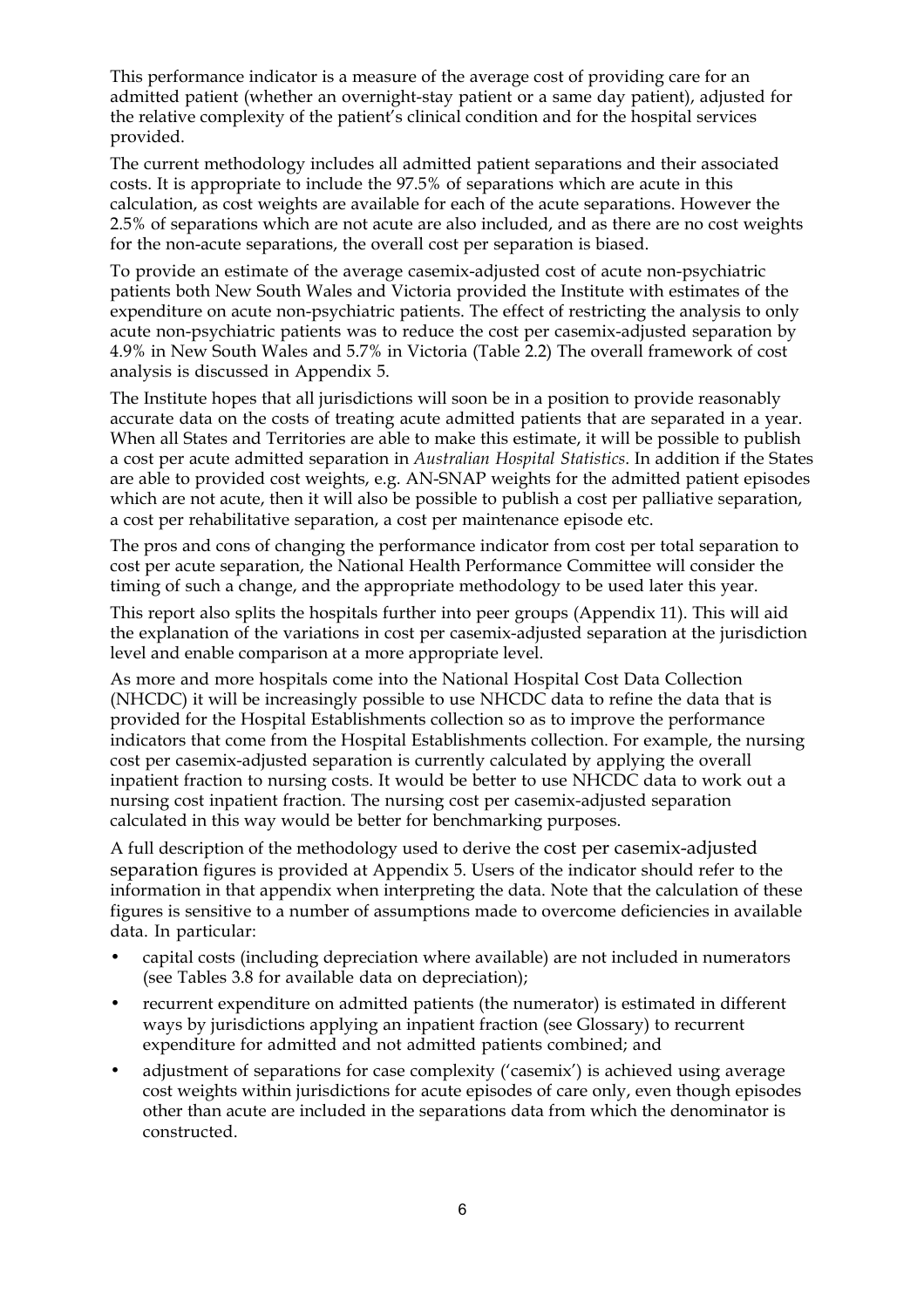New South Wales, Victoria, the Australian Capital Territory and the Northern Territory were based on ICD-10-AM data and grouped to AR-DRG Version 4.1 while Queensland, South Australia Western Australia and Tasmania were based on ICD-9-CM and grouped to AR-DRG version 4.0. There are possibly slight differences between the ICD-9-CM States and the ICD-10-AM jurisdictions because of this use of the different ICD classifications, as discussed in Appendix 4. The 1998–99 AR-DRG version 4.0/4.1 combined cost weights (DHAC, unpublished, see Appendix 10) were applied to all jurisdictions.

#### **Average salaries and wages expenditure**

Average salaries paid to public hospital staff by States and Territories are presented in Table 2.3. A number of jurisdictions were unable to report staffing numbers and salaries for the different nurse categories and, therefore, average nursing salaries have been produced as a single figure for this report. As noted elsewhere in this report (see Chapter 3), some States and Territories have difficulty in differentiating 'other personal care staff' and 'domestic and other staff'. Thus, some of the variation in average salaries reported within these categories may be a result of different reporting practices.

The data show variation in the distribution of labour costs among jurisdictions. States and Territories that reported the highest rates of staff resources did not necessarily report higher costs per casemix-adjusted separation (Table 2.1). The variations in the data are likely to be affected by different practices in 'outsourcing' services, and different arrangements for purchasing domestic and catering functions among jurisdictions. Where services are outsourced, the ratio of salary to non-salary costs will be reduced. The degree of outsourcing of high paid versus low paid staff will be a factor that affects the comparison of averages, for example; outsourcing the domestic services and retaining domestic service managers to oversee the activities of the contractors.

Salaries paid to nurses, overall, were relatively consistent nationally. Average salaries paid to salaried medical officers, in contrast, showed a marked variation across jurisdictions. Information on average payments to visiting medical officers for sessions and services in public hospitals is not available. The total number of medical practitioners who provided services in public hospitals is presented at Table 3.7.

# **Hospital accreditation**

Available administrative indicators of hospital quality include a number of accreditation, certification and award schemes. In particular the number of hospitals that have accreditation by the Australian Council on Healthcare Standards (ACHS) has been used by NHMBWG and SCRCSSP as a process indicator of quality. Table 2.4 presents a comparison of the percentage of hospitals accredited by the Australian Council on Healthcare Standards (ACHS 1999) between the public and private sectors. ACHS accreditation is awarded when hospitals demonstrate a continuing adherence to the ACHS quality assurance standards, and is regarded as one of the few indicators of hospital quality that is available nationally. Data for public hospitals are based on 1998–99 reports and data for private hospitals are based on 1997–98 reports and exclude the private free-standing day hospital facilities. Nationally, 48% (362) of all public hospitals were accredited, and accounted for 76% (40,839) of all public hospital beds reported for 1998–99. In the private sector, 79% (248) of acute hospitals were accredited, and accounted for 89% (21,070) of acute private hospital beds reported

Comparison of ACHS accreditation rates shown in Table 2.4 among the States and Territories is limited because of the voluntary nature of a hospital's participation in the award scheme and because accreditation at any point in time does not assume a fixed or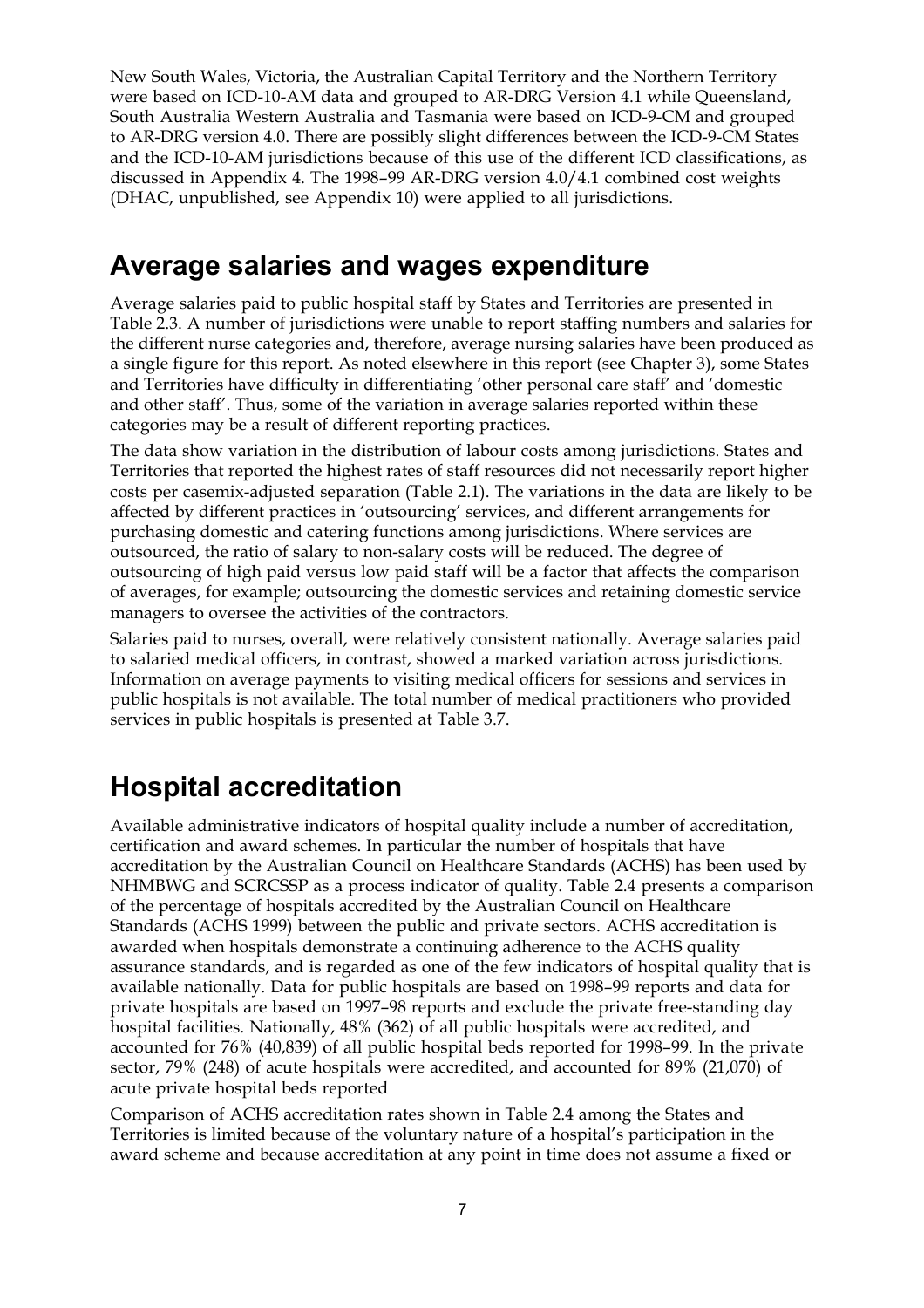continuing status for a hospital. In addition, ACHS accreditation of larger hospitals can substantially increase the proportion of beds that are accredited in a jurisdiction. A number of hospitals have been certified as International Organisation of Standards, ISO 9000 or ISO 9001 compliant, which is a different process to ACHS accreditation. There is no agreed national process to collect information on which hospitals are certified as ISO 9000 or ISO 9001 compliant. Victoria reports one small hospital was certified ISO 9000 compliant. Fifteen New South Wales public hospitals (629 beds), previously accredited by the ACHS, were working under either the Australian Quality Council or CHASP (Community Health Accreditation and Standards Program administered by the Australian Community Health Association) framework in 1998–99. If counted as accredited, 64% of New South Wales public hospitals (80% of beds) would have been accredited on 30 June 1999*.*

Although other organisations offer similar services, ACHS is the most widely used in Australia for hospitals and its accreditation status is reported in other national publications such as the *Report on Government Services 2000* (SCRCSSP 2000) and the *Third National Report on Health Sector Performance Indicators* (NHMBWG 1999).

Amalgamations of public hospital services may also affect the number of accredited hospitals, and thus the number of accredited available beds, over time (see Chapter 3 for a discussion of this issue).

#### **Separation rates for selected procedures**

Separation rates for 'sentinel' procedures have been selected because of the frequency with which they are undertaken and because they are often elective and discretionary, and there are often treatment alternatives available (NHMBWG 1998). Use of particular procedures should therefore be interpreted with care as their relative importance can vary from place to place and over time. The additional procedures in the table were included after consultation with States and Territories. Users of this indicator should note the scope restrictions of the National Hospital Morbidity Database, in particular private hospitals in the Northern Territory and other hospitals as discussed in Chapter 1. This may result in under reporting of procedure rates for some of the procedures and in particular those procedures that are more likely to be performed in private and private freestanding hospitals, which will be under counted for some jurisdictions.

The ICD-9-CM and ICD-10-AM coded states are reported separately. The age- and sexstandardised separation rates that are presented take account of the different age and sex structures of the populations of the States and Territories within the two groups of jurisdictions. In Table 2.5, the standardised rate for each procedure for each State and Territory is accompanied by the standardised rate for all other jurisdictions using the same version of ICD excluding the reference State or Territory within the two groups of jurisdictions. For example, the rate for appendicectomy in Victoria was 1.49 separations per 1,000 population. The standardised rate for the other ICD-10-AM coded States and Territories combined was 1.39 per 1,000 population. Thus, Victoria had a separation rate for appendicectomy that was 6.9% higher than the rate for all the other ICD-10-AM coded jurisdictions combined. This difference was statistically significant (that is, there is a less than 1% chance that the difference between Victoria and the other ICD-10-AM coded jurisdictions occurred by chance).

A number of alterations to the table have been to account for conversion to ICD-10-AM. A subcommittee of the Australian Hospital Statistics Advisory Committee was formed to guide and assist the Institute in the review of Table 2.4. Appendix 6 discusses the problems introduced by the differences in coding frameworks in detail.

The mapping of the ICD-9-CM data to ICD-10-AM introduces a degree of uncertainty to the inter-jurisdictional comparisons. The table is therefore separated into the two groups of jurisdictions representing the different versions of the classifications of procedures. The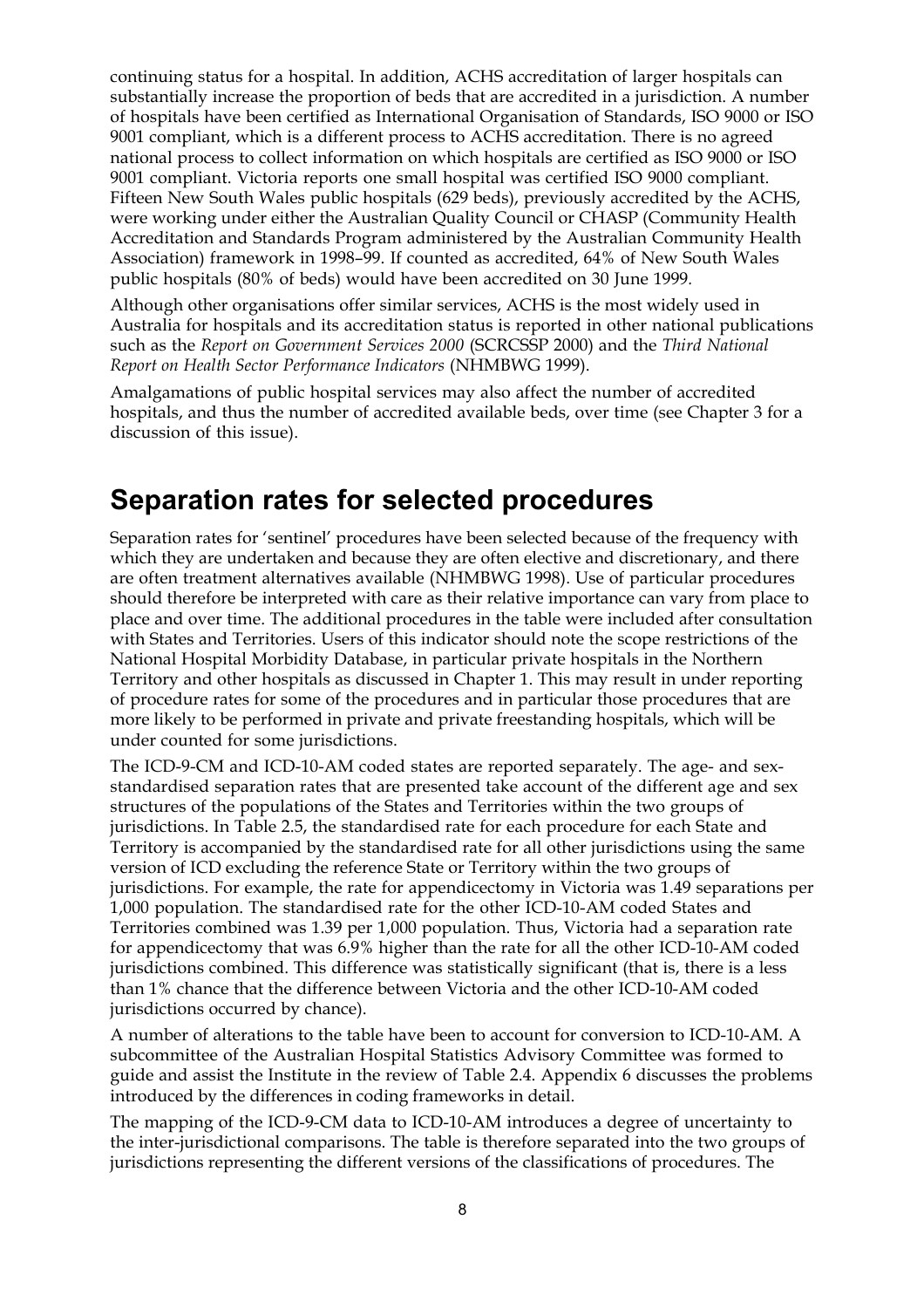major ICD-9-CM to ICD-10-AM differences lay in the data on Arthroscopy and Diagnostic gastrointestinal endoscopies.

The codings do not appear to be problematic for Cholecystectomies, Coronary artery bypass grafts, Myringotomy with insertion of tube, Prostatectomies, Hip replacements and Knee replacements. There are some inconsistencies in the codes for Angioplasty, Hysterectomies, Tonsillectomies and Lens insertion but the impact on the statistics is expected to be minimal.

The table is based on State of residence and the effect of the different coding systems on patients being treated interstate, affects Northern Territory data most as it is an ICD-10- AM coded jurisdiction mainly importing services from South Australia and Queensland for a number of procedures. For example, the Northern Territory has inflated figures for arthroscopy due to the inclusion of the arthroscopic procedures performed in the ICD-9-CM coded states on Northern Territory residents.

The most common of the procedures were endoscopy, lens insertions and arthroscopic procedure separations. There was marked variation in rates among the jurisdictions for these (and other) procedures; some of this may reflect differences in the coverage of private and private free-standing day hospital facilities in the database. See Chapter 1 for a fuller description of the scope of the database.

Caesarean section was the fourth most common of the selected procedures. The rate was highest in South Australia and lowest in the Australian Capital Territory. The number of caesarean sections is dependent on the birth rate as well as the population thus it is useful to express the rate per birth as well as per population. The number of in-hospital births has been included for the first time this year as a second point of reference. There are completeness problems in terms of non-hospital births and comparability problems with age differences in the per birth rate of caesarean sections. Further information on caesarian sections compared to other delivery data can be found in the Australia's Mothers and Babies reports, which is based on the Midwives' collection (Day et al. 1999, www.aihw.gov.au/ npsu/ps9.pdf).

The coding differences between the ICD-9-CM and ICD-10-AM jurisdictions also show that there are significant differences that can occur due to problems in coding changeovers. For example: the arthroscopy data for Victoria seem overstated, being over double the apparent rate for the other ICD-10-AM coded jurisdictions. In 1997–98, when all jurisdictions were using ICD-9-CM, New South Wales had 5,450 and Victoria had 3,186 arthroscopies as principal procedures. This compares with the 29,656 and 25,535 separations respectively when procedures in all positions are counted (AIHW 1999a). Coding Standard 0023 relating to Laparoscopic/Arthroscopic/Endoscopic surgery states if a procedure is performed using one of the three approaches and there is no code provided that encompasses both the 'scopy' and the procedure (e.g. 51.23 laparoscopic cholecystectomy), then both procedures should be coded. The 'code approach as well' codes should not have been coded as principal procedure unless they were the only procedure. The Institute therefore thinks that there is probably a coding problem in Victoria as the data is consistent for New South Wales. The analysis of arthroscopic procedures for ICD-10-AM coded jurisdictions was divided into arthroscopy codes only and arthroscopic procedures (including arthroscopies) to reflect the two possible interpretations of the ICD-9-CM codes.

The Institute will review the entire methodology of this table as it fits into a broader analysis framework in conjunction with the National Health Performance Committee and the Australian Hospital Statistics Advisory Committee.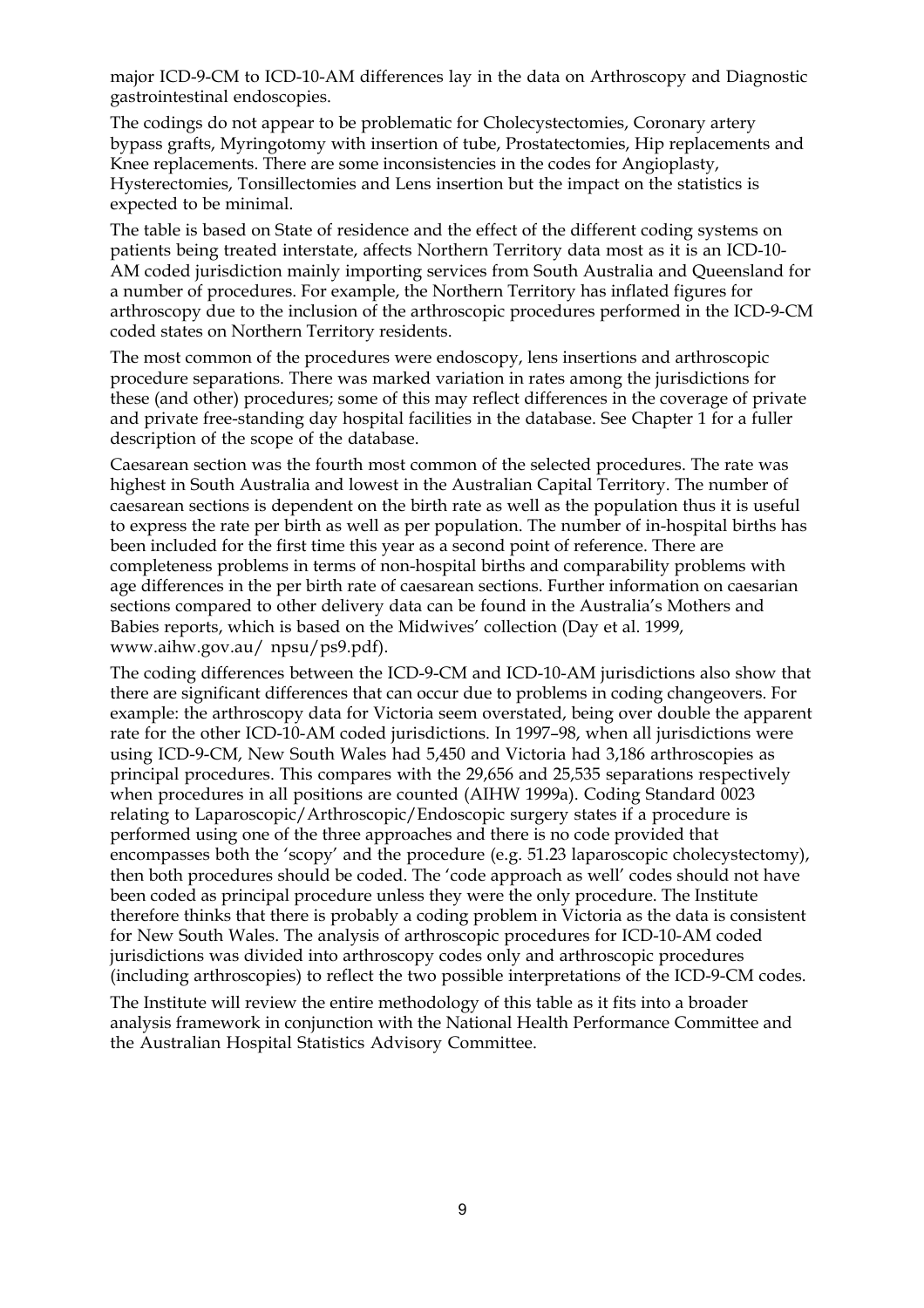# **Average lengths of stay for the top 10 AR-DRGs**

Within the performance indicator framework for the hospital sector, the average length of stay for overnight separations for the most commonly reported AR-DRGs is an indicator of efficiency in service delivery. Table 2.6 presents data on the average length of stay for overnight separations for the ten AR-DRGs for which the highest number of overnight separations were reported for 1998–99. These data are not equivalent to the data presented in the tables in Chapter 10 as same day separations were excluded, as were separations with lengths of stay over 365 days.

The change of version between AN-DRG version 3.1 and AR-DRG version 4 has lead to a number of changes, mostly due to the coding structure. It is important to note that the ICD-9-CM coded jurisdictions are grouped to AR-DRG version 4.0 and the ICD-10-AM jurisdictions are grouped to AR-DRG version 4.1 which leads to some comparability problems.

The table illustrates variation in the average length of stay for some AR-DRGs across the States and Territories and between the sectors. Of the top 10, AR-DRG F62B *Heart Failure and shock without catastrophic complication* had the longest average length of stay of 6.8 days nationally, with considerable variation between sectors and across jurisdictions, ranging from 9.8 days to 5.4 days. Following this, length of stay for AR-DRG J64B *Cellulitis (Age>59 without catastrophic or severe complications) or Age<60* was 4.41 and AR-DRG E62C *Respiratory infections and inflammations without complications* was 4.35 days nationally. The average length of stay for AR-DRG O60D *Vaginal delivery without complicating diagnosis* was 3.71 days 3.58 days in the public sector and 4.99 days in the private sector.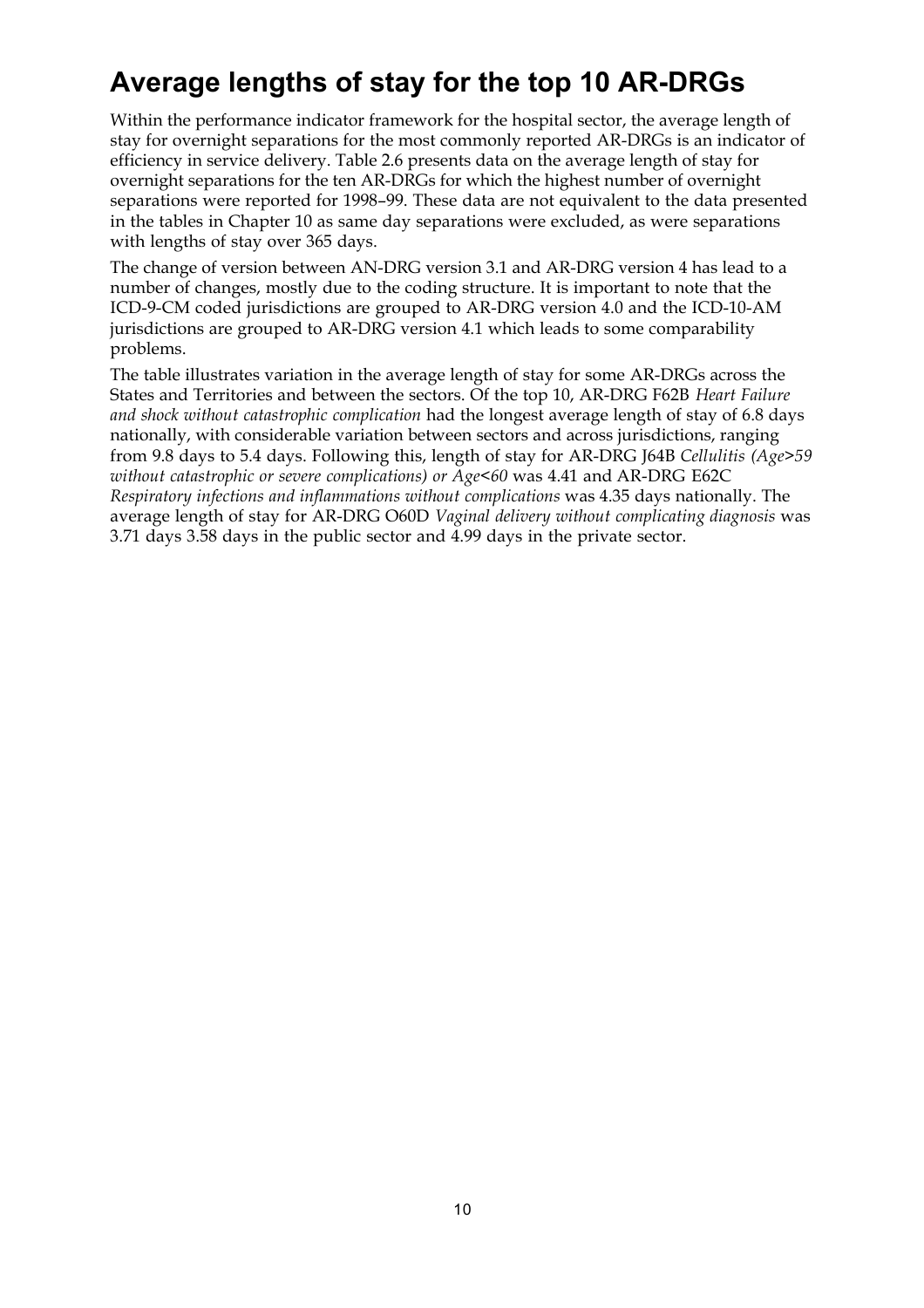| Variable                                                      | <b>NSW</b> | Vic   | Qld   | <b>WA</b> | <b>SA</b> | $\mathsf{ Tas}^{\mathsf{(c)}}$ | <b>ACT</b> | NT <sup>(d)</sup>    | <b>Total</b> |
|---------------------------------------------------------------|------------|-------|-------|-----------|-----------|--------------------------------|------------|----------------------|--------------|
| Total separations ('000) <sup>(e)</sup>                       | 1,213      | 944   | 674   | 342       | 332       | 74                             | 59         | 55                   | 3,692        |
| Acute separations('000) <sup>(e)</sup>                        | 1,185      | 917   | 647   | 338       | 327       | 73                             | 58         | 54                   | 3,599        |
| Proportion of separations not acute %                         | 2.3        | 2.8   | 4.0   | 1.3       | 1.5       | 1.6                            | 1.8        | 1.0                  | 2.5          |
| Average cost weight(f)                                        | 1.03       | 1.00  | 0.99  | 0.95      | 1.00      | 1.02                           | 0.99       | 0.78                 | 1.00         |
| Casemix-adjusted separations ('000) <sup>(g)</sup>            | 1,245      | 946   | 667   | 326       | 332       | 76                             | 58         | 43                   | 3,693        |
| Total admitted patient days('000) <sup>(e)</sup>              | 4,668      | 3,549 | 2,324 | 1,242     | 1,142     | 273                            | 216        | 191                  | 13,605       |
| Admitted patient days for acute patients('000) <sup>(e)</sup> | 4,251      | 3,020 | 2,094 | 1,132     | 1,067     | 238                            | 199        | 181                  | 12,183       |
| Proportion of bed days not acute %                            | 8.9        | 14.9  | 9.9   | 8.9       | 6.6       | 12.5                           | 7.9        | 5.2                  | 10.5         |
| Total recurrent expenditure (\$m)                             | 4,441      | 3,118 | 1,980 | 1,240     | 983       | 254                            | 272        | 183                  | 12,472       |
| Inpatient fraction <sup>(h)</sup>                             | 0.75       | 0.72  | 0.79  | 0.78      | 0.80      | 0.74                           | 0.70       | 0.77                 | 0.75         |
| Total admitted patient recurrent expenditure (\$m)            | 3,310      | 2,231 | 1,573 | 966       | 782       | 188                            | 189        | 141                  | 9,380        |
| Public patient day proportion <sup>(i)</sup>                  | 0.81       | 0.87  | 0.91  | 0.88      | 0.84      | 0.82                           | 0.88       | 0.94                 | 0.85         |
| Newborn episodes with no qualified days('000)                 | 57.5       | 38.1  | 29.4  | 14.7      | 10.6      | 0.0                            | 3.0        | 2.6                  | 156          |
| Data for excluded hospitals                                   |            |       |       |           |           |                                |            |                      |              |
| Separations for excluded hospitals ('000) <sup>(b)(e)</sup>   | 61         | 26    | 35    | 15        | 24        | 6                              |            | 0                    | 161          |
| Per cent of all separations %                                 | 4.8        | 2.7   | 4.9   | 4.3       | 6.7       | 8.0                            | 1.3        | $\ddot{\phantom{0}}$ | 4.2          |
| Expenditure for excluded hospitals (\$m)                      | 532        | 149   | 232   | 119       | 145       | 23                             | 1.47       | $\ddot{\phantom{1}}$ | 1,178        |
| Inpatient fraction for excluded hospitals                     | 0.78       | 0.50  | 0.70  | 0.77      | 0.89      | n.a.                           | 1.00       | $\sim$ $\sim$        | 0.74         |
| Unadjusted cost per separation                                | 6,810      | 2,842 | 4,660 | 5,913     | 5,414     | n.a.                           | 1,856      | $\ddot{\phantom{0}}$ | 5,411        |
| Average cost data for selected hospitals                      |            |       |       |           |           |                                |            |                      |              |
| Non-medical labour costs per casemix-adjusted separation (\$) |            |       |       |           |           |                                |            |                      |              |
| Nursing                                                       | 741        | 676   | 693   | 726       | 642       | 676                            | 766        | 850                  | 706          |
| Diagnostic/allied health <sup>(k)</sup>                       | 205        | 224   | 145   | 227       | 168       | 190                            | 269        | 165                  | 199          |
| Administrative                                                | 193        | 193   | 166   | 250       | 189       | 180                            | 243        | 231                  | 194          |
| Other staff                                                   | 204        | 145   | 209   | 231       | 124       | 209                            | 129        | 434                  | 186          |
| Superannuation <sup>(j)</sup>                                 | 129        | 107   | 136   | 153       | 122       | 151                            | 231        | 128                  | 128          |
| Total non-medical labour costs                                | 1,472      | 1,345 | 1,349 | 1,587     | 1,245     | 1,406                          | 1,638      | 1,808                | 1,413        |

**Table 2.1: Cost(a) per casemix-adjusted separation, selected public acute hospitals,(b) States and Territories, 1998–99**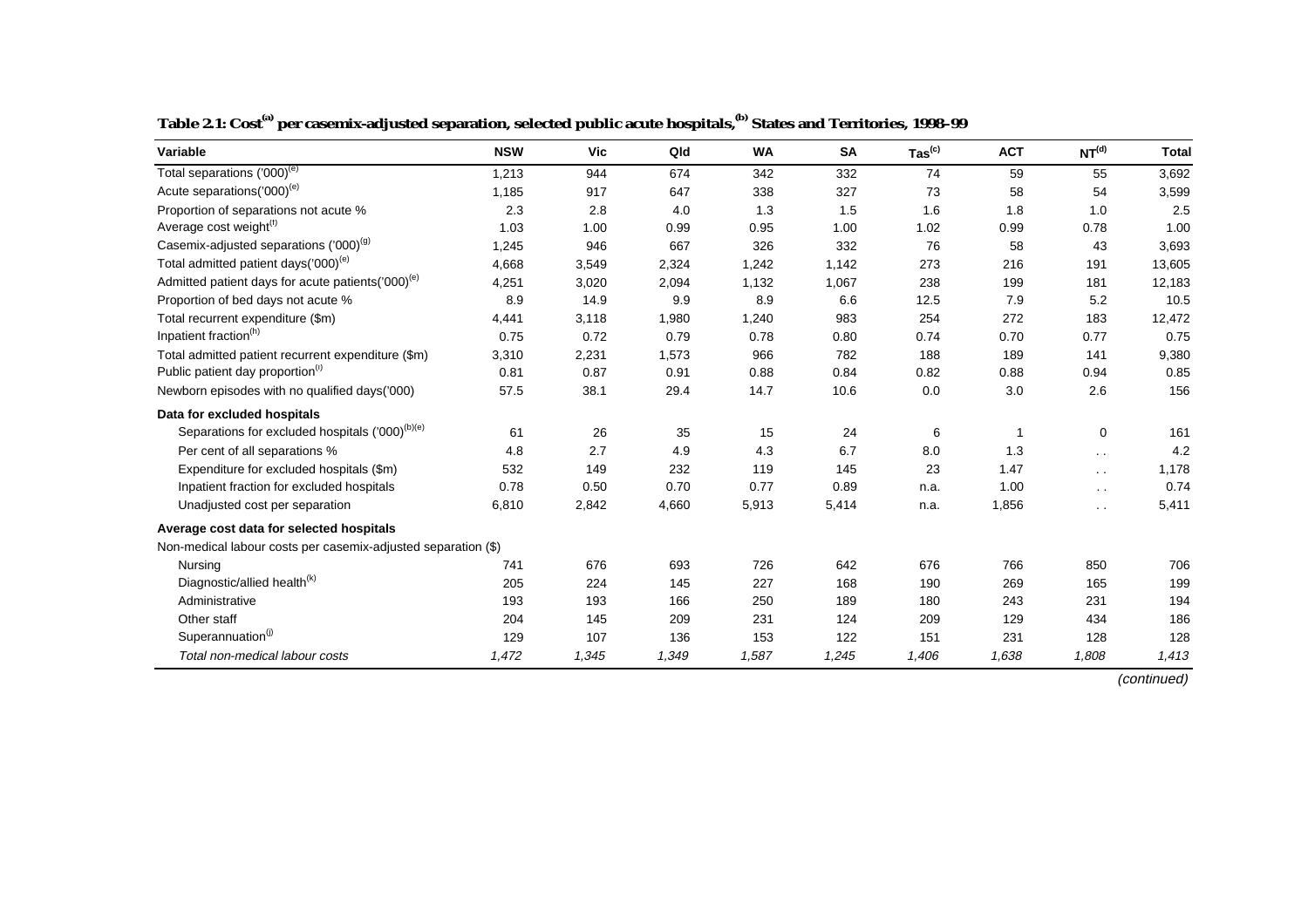| Variable                                                   | <b>NSW</b> | Vic   | Qld   | <b>WA</b> | <b>SA</b> | $\mathsf{ Tas}^{\mathsf{(c)}}$ | <b>ACT</b> | NT <sup>(c)</sup> | <b>Total</b> |
|------------------------------------------------------------|------------|-------|-------|-----------|-----------|--------------------------------|------------|-------------------|--------------|
| Other recurrent costs per casemix-adjusted separation (\$) |            |       |       |           |           |                                |            |                   |              |
| Domestic services                                          | 67         | 67    | 74    | 79        | 72        | 69                             | 120        | 160               | 72           |
| Repairs/maintenance                                        | 61         | 56    | 48    | 91        | 94        | 75                             | 85         | 70                | 64           |
| Medical supplies <sup>(k)</sup>                            | 159        | 187   | 243   | 201       | 161       | 192                            | 284        | 154               | 187          |
| Drug supplies                                              | 137        | 118   | 142   | 155       | 119       | 128                            | 163        | 165               | 133          |
| Food supplies                                              | 33         | 28    | 22    | 22        | 20        | 32                             | 40         | 32                | 28           |
| Administration                                             | 152        | 130   | 113   | 169       | 138       | 80                             | 192        | 221               | 140          |
| Other                                                      | 133        | 66    | 14    | 186       | 104       | 128                            | 175        | 239               | 99           |
| Total other recurrent costs                                | 742        | 652   | 656   | 903       | 708       | 704                            | 1,059      | 1,041             | 723          |
| <b>Total excluding medical labour costs</b>                | 2,214      | 1,997 | 2,005 | 2,490     | 1,953     | 2,110                          | 2,697      | 2,849             | 2,136        |
| Medical labour costs per casemix-adjusted separation (\$)  |            |       |       |           |           |                                |            |                   |              |
| Public patients                                            |            |       |       |           |           |                                |            |                   |              |
| Salaried/sessional staff                                   | 280        | 299   | 292   | 321       | 262       | 281                            | 348        | 376               | 291          |
| VMO payments                                               | 165        | 61    | 59    | 153       | 141       | 94                             | 208        | 45                | 114          |
| Private patients (estimated) <sup>(1)</sup>                | 107        | 56    | 34    | 62        | 74        | 83                             | 73         | 27                | 70           |
| Total medical labour costs                                 | 552        | 416   | 385   | 536       | 477       | 458                            | 629        | 448               | 475          |
| Total cost per casemix adjusted separation <sup>(a)</sup>  | 2,766      | 2,413 | 2,390 | 3,026     | 2,430     | 2,568                          | 3,326      | 3,297             | 2,611        |

**Table 2.1: (continued): Cost(a) per casemix-adjusted separation, selected public acute hospitals,(b) States and Territories, 1998–99**

(a) Excluding depreciation

(b) Psychiatric hospitals, drug and alcohol services, mothercraft hospitals, Unpeered and other, hospices, rehabilitation facilities Small non-acute and multi-purpose services excluded from this table.

(c) Tasmania is the only jurisdiction with a significant payroll tax burden. As a result, payroll tax has been estimated at 6.7% of salary plus superannuation and removed from the above. Consequently the above data do not balance with Table 3.8.

(d) These figures should be interpreted in conjunction with the consideration of cost disabilities associated with hospital service delivery in the Northern Territory (see Appendix 5).

(e) From the National Hospital Morbidity Database, including same day separations and newborns with qualified days.

(f) Average cost weight from the National Hospital Morbidity Database, based on acute and unspecified separations and newborn episodes of care with qualified days, using the 1998–99 AR-DRG v 4.0/4.1 combined cost weights (DHAC, unpublished). New South Wales, Victoria, the Australian Capital Territory and the Northern Territory report in ICD-10-AM grouped to AR-DRG v4.1. Queensland, Western Australia, South Australia and Tasmania report in ICD-9-CM grouped to AR-DRG v4.0. There are possibly slight differences because of this use of the different ICD classifications (see Appendix 4.)

(g) Casemix-adjusted separations is the product of Total separations and Average cost weight.

(h) Inpatient fractions have been estimated using the HASAC method for 3 very small excluded hospitals in Queensland, 1 small selected and 6 excluded hospitals in New South Wales, 1 excluded hospital in the Australian Capital Territory, 1 small selected and 3 small excluded hospitals in Victoria, 5 small excluded hospitals in South Australia, 1 small selected and 2 small excluded hospitals in Western Australia.

(i) Eligible public patient days as a proportion of total patient days, excluding newborns with no qualified days.

(j) In the Northern Territory the major superannuation scheme is funded by Treasury—hospitals make no contribution. The superannuation for this jurisdiction was estimated using the average of the other States and Territories. Consequently, the above data do not balance with Table 3.8.

(k) Queensland pathology services are now being purchased from the statewide pathology service rather than being provided by each hospitals employees

(l) Estimated private patient medical costs calculated as the sum of salary/sessional and VMO payments divided by the number of public patient days multiplied by the number of private patient days. This is a notional estimate of the medical costs for all non-public patients, including private, compensable and ineligible.

. . not applicable

n.a. not available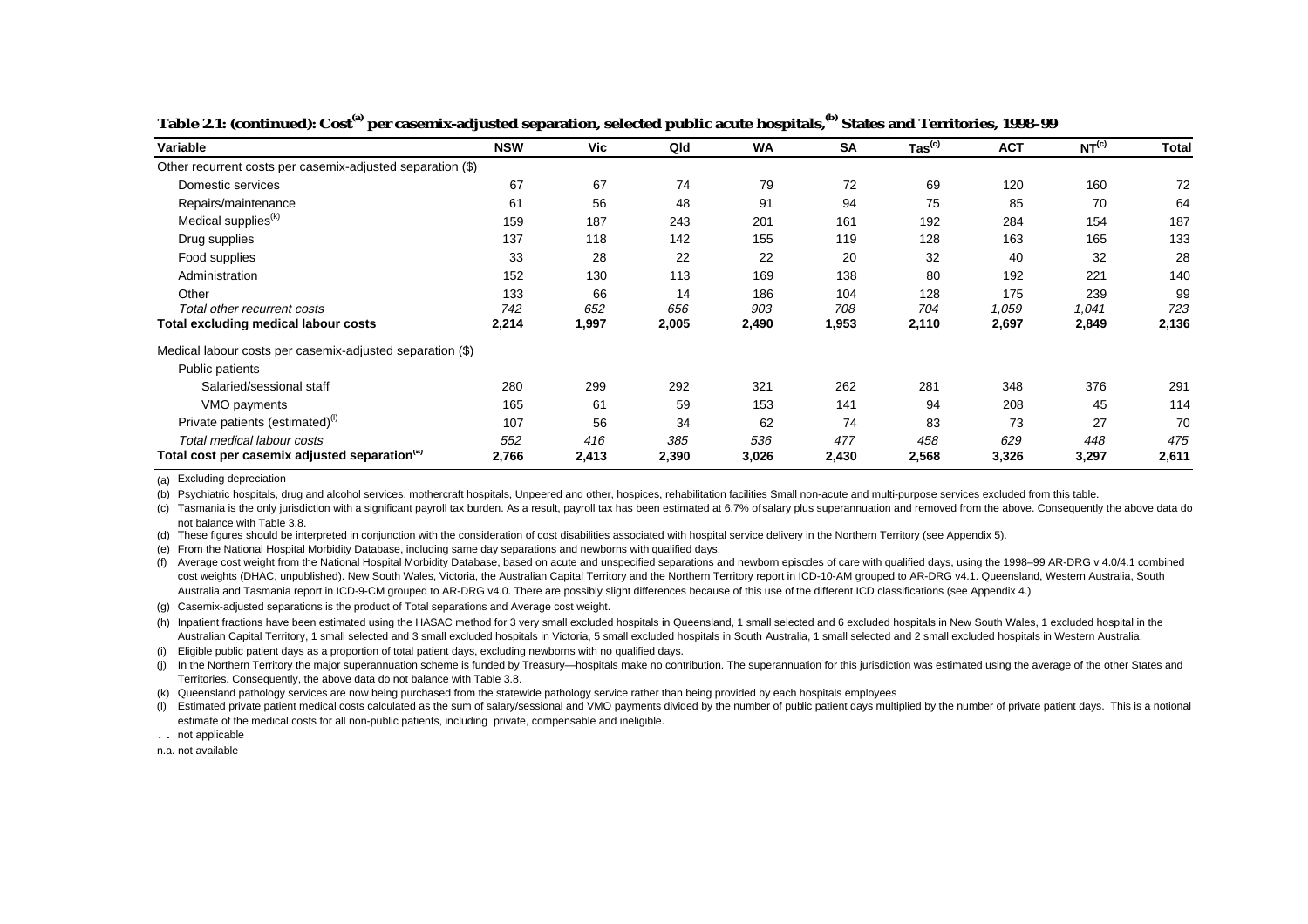#### **Table 2.2: Cost per acute casemix-adjusted separation, selected public acute hospitals, excluding mental health programs (a) New South Wales and Victoria, 1998–99**

| Variable                                                                                                                                                             | <b>NSW</b> | Vic       |  |
|----------------------------------------------------------------------------------------------------------------------------------------------------------------------|------------|-----------|--|
| Total separations ('000) <sup>(b)</sup>                                                                                                                              | 1,213      | 944       |  |
| Acute separations excluding psychiatric unit separations ('000) <sup>(d)</sup>                                                                                       | 1,166      | 897       |  |
| Proportion of separations not acute %                                                                                                                                | 3.9        | 4.9       |  |
| Average cost weight <sup>(c)</sup>                                                                                                                                   | 1.02       | 0.98      |  |
| Casemix-adjusted acute non-psychiatric separations ('000)                                                                                                            | 1,190      | 884       |  |
| Total recurrent expenditure (\$m)                                                                                                                                    | 4,441      | 3,118     |  |
| Acute non-psychiatric Inpatient fraction <sup>(d)</sup>                                                                                                              | 0.68       | 0.63      |  |
| Total acute patient(excluding Mental health program) recurrent expenditure (\$m)                                                                                     | 3,007      | 1,956     |  |
| Public patient day proportion for acute non-psychiatric patients <sup>(e)</sup>                                                                                      | 0.80       | 0.86      |  |
| Average cost per casemix-adjusted separation for selected hospitals from Table 2.1                                                                                   |            |           |  |
| Cost per casemix-adjusted separation                                                                                                                                 | 2,766      | 2,413     |  |
| Difference from cost per acute non-psychiatric separaion                                                                                                             | $-4.9%$    | $-5.7%$   |  |
| Average cost per acute non-psychiatric separation data for selected hospitals<br>Non-medical labour costs per acute non-psychiatric casemix-adjusted separation (\$) |            |           |  |
| Nursing                                                                                                                                                              | 704        | 585       |  |
| Diagnostic/allied health                                                                                                                                             | 195        | 185       |  |
| Administrative                                                                                                                                                       | 184        | 181       |  |
| Other staff                                                                                                                                                          | 194        | 133       |  |
| Superannuation                                                                                                                                                       | 123        | 103       |  |
| Total non-medical labour costs                                                                                                                                       | 1,400      | 1,187     |  |
| Other recurrent costs per acute non-psychiatric casemix-adjusted separation (\$)                                                                                     |            |           |  |
| Domestic services                                                                                                                                                    | 63         | 68        |  |
| Repairs/maintenance                                                                                                                                                  | 58         | 58        |  |
| Medical supplies                                                                                                                                                     | 151        | 202       |  |
| Drug supplies                                                                                                                                                        | 130        | 128       |  |
| Food supplies                                                                                                                                                        | 31         | 24        |  |
| Administration<br>Other                                                                                                                                              | 145<br>126 | 105<br>55 |  |
| Total other recurrent costs                                                                                                                                          | 704        | 640       |  |
| Total excluding medical labour costs                                                                                                                                 | 2,104      | 1,827     |  |
|                                                                                                                                                                      |            |           |  |
| Medical labour costs per acute non-psychiatric casemix-adjusted separation (\$)<br><b>Public patients</b>                                                            |            |           |  |
| Salaried/sessional staff                                                                                                                                             | 266        | 312       |  |
| VMO payments                                                                                                                                                         | 157        | 74        |  |
| Private patients (estimated) <sup>(f)</sup>                                                                                                                          | 104        | 62        |  |
| Total medical labour costs                                                                                                                                           | 527        | 448       |  |
| Total cost per acute non-psychiatric casemix-adjusted separation                                                                                                     | 2,631      | 2,275     |  |

(a) Excludes psychiatric, mothercraft, hospices, small non-acute, other not acute, un-peered and other hospitals, rehabilitation facilities, and multi-purpose services.

(b) From the National Hospital Morbidity Database, including same day separations and newborns with qualified days. Excludes patients with total days of psychiatric care equal to the total length of stay.

(c) Average cost weight from the National Hospital Morbidity Database, based on acute and unspecified separations and newborn episodes of care with qualified days, using the 1998–99 revised AR-DRG version 4.1/4.0 combined cost weights (DHAC, unpublished). Excludes patients with total days of psychiatric care equal to the total length of stay.

(d) Proportion of total expenditure relating to acute non-psychiatric admitted patients.

(e) Eligible public patient days as a proportion of total patient days, excluding newborns with no qualified days, non-acute patients and patients with total days of psychiatric care equal to the total length of stay.

(f) Estimated private patient medical costs calculated as the sum of salary/sessional and VMO payments divided by the number of public patient days multiplied by the number of private patient days. This is a notional estimate of the medical costs for all non public patients including private, compensible and ineligible patients.

. . not applicable

n.a. not available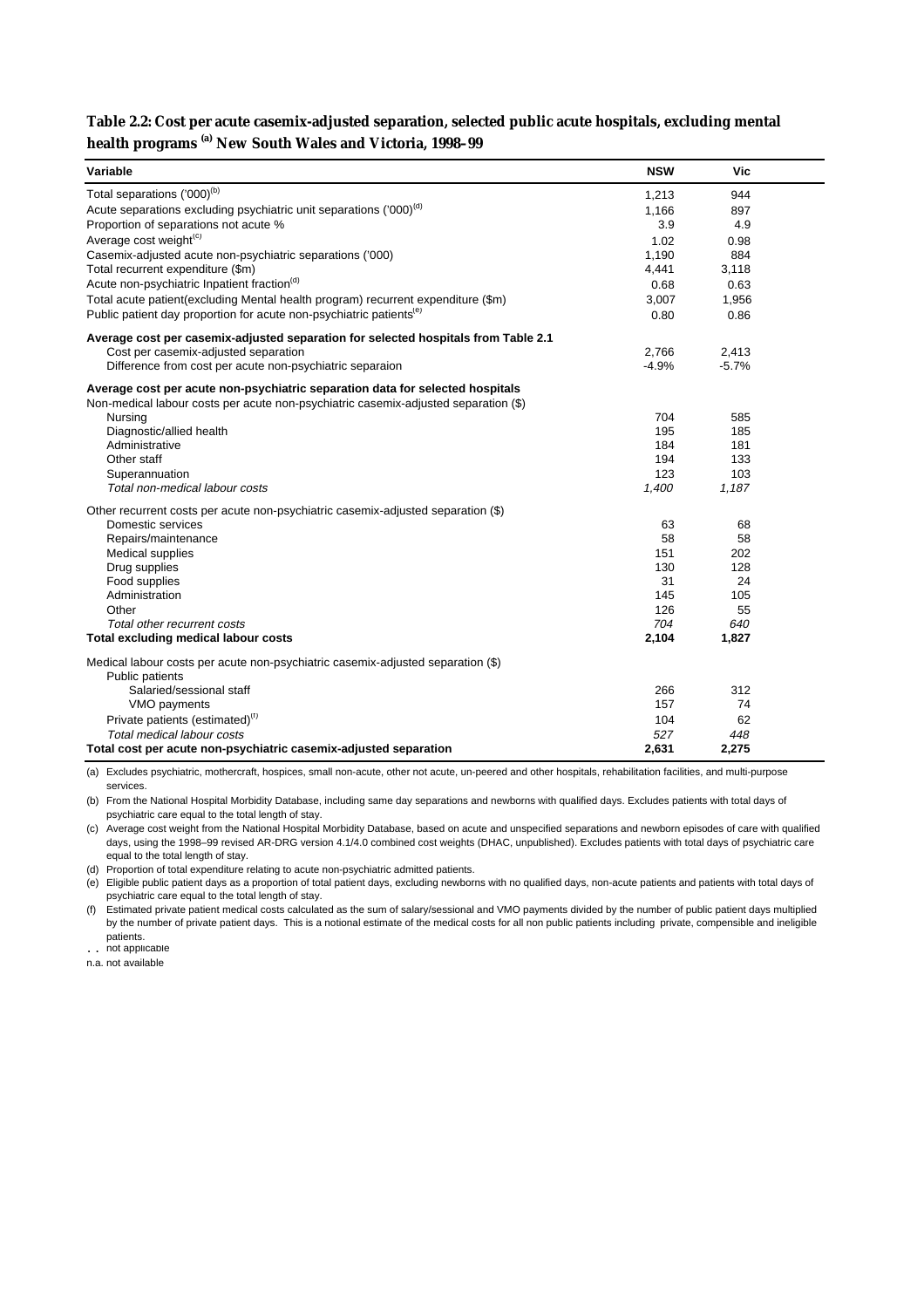| <b>Staffing category</b>          | $NSW^{(b)}$ | $Vic^{(c)}$ | Qld    | <b>WA</b> | SA <sup>(b)</sup> | $\text{ Tas}^{\text{(b,d)}}$ | AC1     | <b>NT</b> | Total  |
|-----------------------------------|-------------|-------------|--------|-----------|-------------------|------------------------------|---------|-----------|--------|
| Salaried medical officers         | 87.423      | 105,375     | 79.223 | 94,704    | 76,988            | 96,340                       | 103,892 | 99.196    | 90,205 |
| <b>Nurses</b>                     | 51,358      | 53,566      | 46,970 | 46,520    | 44,965            | 47,220                       | 47,704  | 48,964    | 49,811 |
| Other personal care staff         | n.a.        | 24.746      | 32.874 | 27,566    | n.a.              | n.a.                         | 31.872  | 39,033    | 29,357 |
| Diagnostic & health professionals | 46,802      | 48,553      | 46,509 | 45,396    | 41.502            | 55,337                       | 49,110  | 64,079    | 46,968 |
| Administrative & clerical staff   | 42.398      | 41.101      | 34,970 | 36,554    | 32,849            | 46,301                       | 43.670  | 41.527    | 39,273 |
| Domestic & other staff            | 34,490      | 36,276      | 32,332 | 32,037    | 27.480            | 34,755                       | 32,716  | 40,505    | 33,641 |
| <b>Total staff</b>                | 49,641      | 53,041      | 45.549 | 45,646    | 42,889            | 47,579                       | 50,911  | 51,323    | 48,670 |

#### **Table 2.3: Average salary (\$), full time equivalent staff,(a) public acute and psychiatric hospitals, States and Territories, 1998–99**

(a) Where average full time equivalent staff numbers were not available, staff numbers at 30 June 1998 were used.

(b) Other personal care staff are included in Diagnostic & health professionals and Domestic & other staff .

(c) For Victoria different sources are used for FTE and salaries and FTEs may be slightly understated.

(d) For Tasmania staff numbers were only available for the 3 major hospitals which accounted for 92% of total separations. Staff numbers for the remaining 22 hospitals were not available. Data are for those 3 hospitals only.

n.a. not available.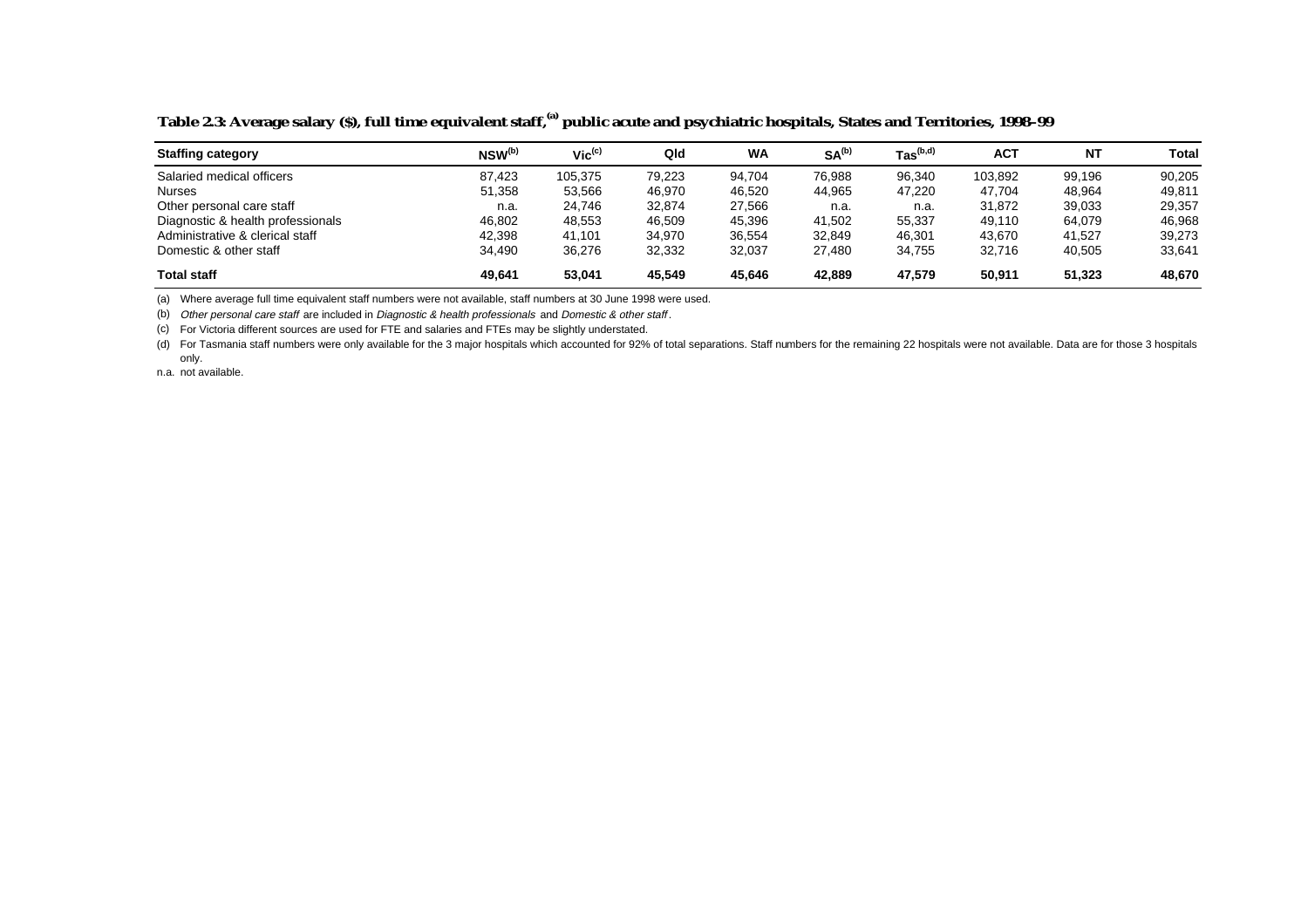| <b>Hospital accreditation</b>              | NSW <sup>(d)</sup> | $Vic^{(e)}$ | Qld    | <b>WA</b> | SA <sup>(f)</sup> | $\mathsf{ Tas}^{(\textsf{g})}$ | ACT <sup>(d)</sup> | NT <sup>(f)</sup> | <b>Total</b> |
|--------------------------------------------|--------------------|-------------|--------|-----------|-------------------|--------------------------------|--------------------|-------------------|--------------|
| <b>Public hospitals</b>                    |                    |             |        |           |                   |                                |                    |                   |              |
| Accredited hospitals                       | 125                | 98          | 40     | 34        | 57                | 4                              | 3                  |                   | 362          |
| Non-accredited hospitals                   | 93                 | 44          | 148    | 60        | 23                | 21                             | $\mathbf 0$        | $\overline{4}$    | 393          |
| Hospitals accredited (%)                   | 57                 | 69          | 21     | 36        | 71                | 16                             | 100                | 20                | 48           |
| Total public hospitals                     | 218                | 142         | 188    | 94        | 80                | 25                             | 3                  | 5                 | 755          |
| Accredited beds                            | 14,447             | 10,190      | 7,011  | 3,365     | 3,957             | 861                            | 710                | 297               | 40,839       |
| Non-accredited beds                        | 4,309              | 1,448       | 3,633  | 1,971     | 1,138             | 278                            | 0                  | 270               | 13,046       |
| Beds accredited (%)                        | 77                 | 88          | 66     | 63        | 78                | 76                             | 100                | 52                | 76           |
| Total available beds for admitted patients | 18,756             | 11,638      | 10,644 | 5,336     | 5,095             | 1,139                          | 710                | 567               | 53,885       |
| Private hospitals"                         |                    |             |        |           |                   |                                |                    |                   |              |
| Accredited hospitals                       | 81                 | 73          | 42     | 18        | 26                | 8                              | n.p.               | n.p.              | 248          |
| Non-accredited hospitals                   | 9                  | 22          | 10     | 10        | 12                | $\overline{1}$                 | n.p.               | n.p.              | 64           |
| Hospitals accredited (%)                   | 90                 | 77          | 81     | 64        | 68                | 89                             | n.p.               | n.p.              | 79           |
| Total private hospitals                    | 90                 | 95          | 52     | 28        | 38                | 9                              | n.p.               | n.p.              | 312          |
| Accredited beds                            | 6,245              | 5,506       | 4,626  | 2,017     | n.p.              | n.p.                           | n.p.               | n.p.              | 21,070       |
| Non-accredited beds                        | 283                | 851         | 364    | 877       | n.p.              | n.p.                           | n.p.               | n.p.              | 2,676        |
| Beds accredited (%)                        | 96                 | 87          | 93     | 70        | n.p.              | n.p.                           | n.p.               | n.p.              | 89           |
| Total available beds for admitted patients | 6,528              | 6,357       | 4,990  | 2,894     | 2,199             | 778                            | n.p.               | n.p.              | 23,746       |
| All hospitals""                            |                    |             |        |           |                   |                                |                    |                   |              |
| <b>Accredited hospitals</b>                | 206                | 171         | 82     | 52        | 83                | 12                             | n.p.               | n.p.              | 610          |
| Non-accredited hospitals                   | 102                | 66          | 158    | 70        | 35                | 22                             | n.p.               | n.p.              | 457          |
| Hospitals accredited (%)                   | 67                 | 72          | 34     | 43        | 70                | 35                             | n.p.               | n.p.              | 57           |
| <b>Total hospitals</b>                     | 308                | 237         | 240    | 122       | 118               | 34                             | n.p.               | n.p.              | 1.067        |
| Accredited beds                            | 20,692             | 15,696      | 11,637 | 5,382     | n.p.              | n.p.                           | n.p.               | n.p.              | 61,909       |
| Non-accredited beds                        | 4,592              | 2,299       | 3,997  | 2,848     | n.p.              | n.p.                           | n.p.               | n.p.              | 15,722       |
| Beds accredited (%)                        | 82                 | 87          | 74     | 65        | n.p.              | n.p.                           | n.p.               | n.p.              | 80           |
| Total available beds for admitted patients | 25.284             | 17.995      | 15.634 | 8.230     | 7,294             | 1,917                          | n.p.               | n.p.              | 77,631       |

Table 2.4: Number of hospitals<sup>(a)</sup> and available beds<sup>(b)</sup> by sector and ACHS accreditation status,<sup>(c)</sup> States and Territories<sup>(d)</sup>, 1998–99

(a) Apparent differences in the number of hospitals reported are, in many instances, caused more by changes in administrative or reporting arrangements than by actual differences in the number of buildings.

(b) Where average available beds for the year were not available, bed numbers at 30 June 1998 were used.

(c) ACHS Accreditation status at 30 June 1999 for public hospitals. One small Victorian public hospital was ISO 9000 certified and 15 New South Wales public hospitals (629 beds) were working under either the Australian Quality Council or Community Health Accreditation and Standards Program framework in 1998–99.

(d) Australian Capital Territory private hospital data are included with New South Wales.

(e) In Victoria two major public hospitals with a total of 857 beds had lapsed accreditation on 30 June 1999 but were re-accredited shortly afterwards and are counted as accredited in this table.

(f) Northern Territory private hospital data are included with South Australia. Private hospital accredited beds and non-accredited beds not printed separately but included in total.

(g) Tasmanian private hospital accredited and non-accredited beds not printed separately but included in total.

(h) Excludes private free-standing day hospital facilities.

n.p. not published.

Note: Private hospital data are provided from the Australian Bureau of Statistics Private Health Establishments Collection and accreditation data are provided by the Australian Council on Healthcare Standards.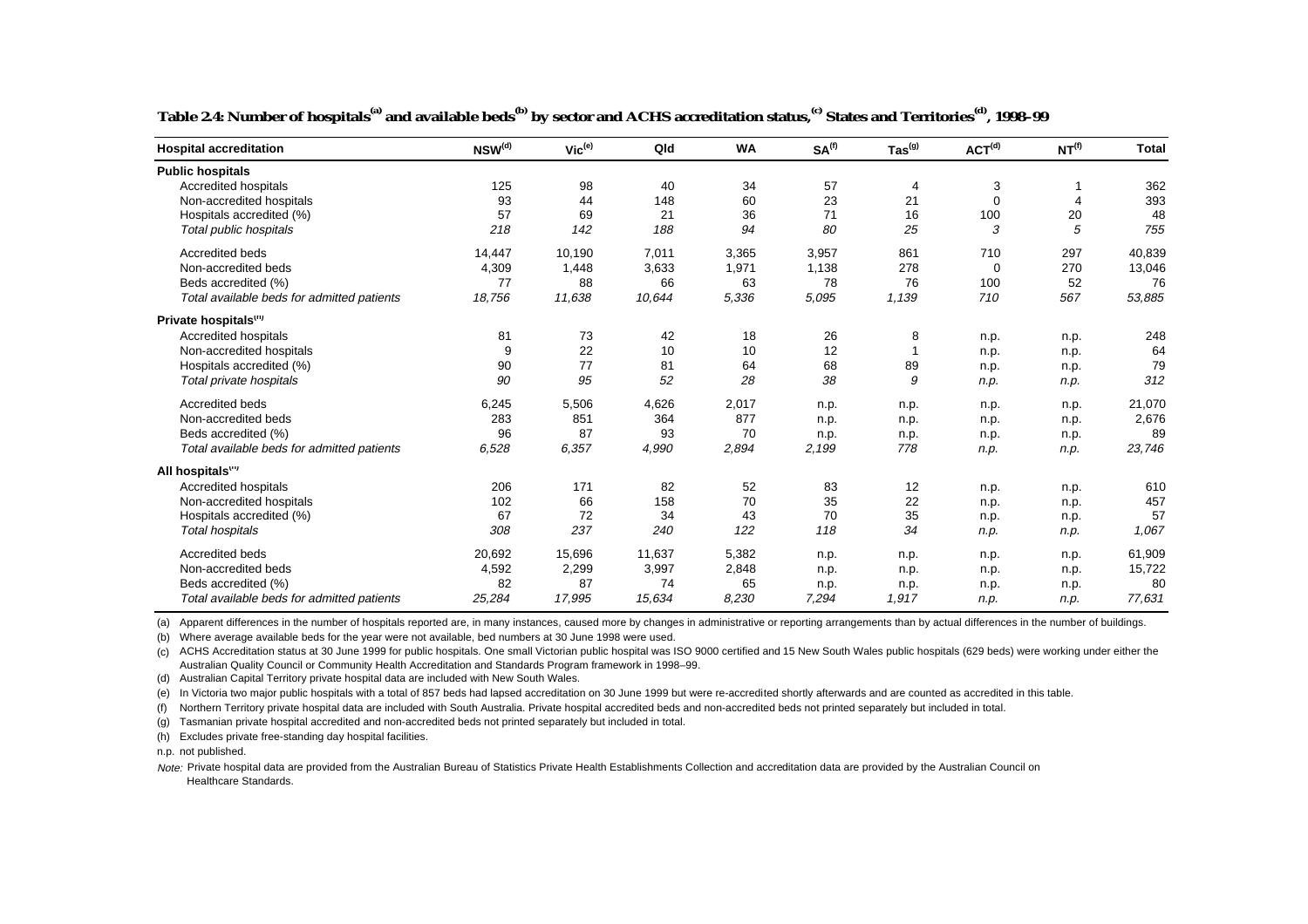| Table 2.5: Separation statistics for selected procedures <sup>(a)</sup> by State or Territory of usual |
|--------------------------------------------------------------------------------------------------------|
| residence, all hospitals, <sup>(b)</sup> States and Territories, 1998-99                               |

| <b>Procedure</b>                                                            |                 |                          |                 |                 |         |
|-----------------------------------------------------------------------------|-----------------|--------------------------|-----------------|-----------------|---------|
| <b>Appendicectomy ICD-10-AM States</b>                                      | <b>NSW</b>      | Vic                      | <b>ACT</b>      | <b>NT</b>       | Total   |
| Separations <sup>(c)</sup>                                                  | 8,477           | 6,710                    | 449             | 241             | 15,877  |
| Separations within State of residence (%)                                   | 97              | 98                       | 95              | 96              |         |
| Separation rate <sup>(d)</sup>                                              | 1.40            | 1.49                     | 1.44            | 1.21            | 1.43    |
| Separation rate <sup>(d)</sup> for other States                             | 1.47            | 1.39                     | 1.43            | 1.43            |         |
| Difference, State/Territory & other rate (%)                                | $-5.1$          | 6.9                      | 0.5             | $-15.5$         |         |
| Significance of difference                                                  | $^{\star\star}$ | $\star\star$             |                 | $***$           |         |
| <b>Appendicectomy ICD-9-CM States</b><br>Separations <sup>(c)</sup>         | Qld             | <b>WA</b>                | SΑ              | Tas             | Total   |
|                                                                             | 5,027           | 2,939                    | 1,874           | 580             | 10,420  |
| Separations within State of residence (%)<br>Separation rate <sup>(d)</sup> | 99              | 99                       | 99              | 99              |         |
| Separation rate <sup>(d)</sup> for other States                             | 1.47<br>1.47    | 1.61<br>1.42             | 1.33<br>1.51    | 1.30<br>1.48    | 1.47    |
| Difference, State/Territory & other rate (%)                                | 0.4             | 13.7                     | $-11.8$         | $-12.7$         |         |
| Significance of difference                                                  |                 | $^{\star\star}$          | $***$           | $***$           |         |
| Coronary artery bypass graft ICD-10-AM States                               | <b>NSW</b>      | Vic                      | <b>ACT</b>      | NT              | Total   |
| Separations <sup>(c)</sup>                                                  | 6,927           | 4,416                    | 168             | 61              | 11,572  |
| Separations within State of residence (%)                                   | 93              | 99                       | 83              | 0               |         |
| Separation rate <sup>(d)</sup>                                              | 0.99            | 0.86                     | 0.67            | 0.56            | 0.93    |
| Separation rate <sup>(a)</sup> for other States                             | 0.85            | 0.97                     | 0.93            | 0.93            |         |
| Difference, State/Territory & other rate (%)                                | 16.0            | $-11.1$                  | $-28.0$         | -40.1           |         |
| Significance of difference                                                  | $***$           | $\star\star$             | n.a.            | $***$           |         |
| Coronary artery bypass graft ICD-9-CM States                                | Qld             | <b>WA</b>                | SΑ              | Tas             | Total   |
| Separations <sup>(c)</sup>                                                  | 3,115           | 1,194                    | 1,178           | 338             | 5,825   |
| Separations within State of residence (%)                                   | 99              | 100                      | 99              | 98              |         |
| Separation rate <sup>(d)</sup>                                              | 0.88            | 0.66                     | 0.67            | 0.63            | 0.76    |
| Separation rate <sup>(d)</sup> for other States                             | 0.66            | 0.79                     | 0.79            | 0.77            |         |
| Difference, State/Territory & other rate (%)                                | 32.9            | $-16.3$                  | $-15.5$         | $-18.6$         |         |
| Significance of difference                                                  | $^{\star\star}$ | $\star\star$             | $^{\star\star}$ | $***$           |         |
| Angioplasty ICD-10-AM States                                                | <b>NSW</b>      | Vic                      | <b>ACT</b>      | NT              | Total   |
| Separations <sup>(c)</sup>                                                  | 6,294           | 5,523                    | 121             | 89              | 12,027  |
| Separations within State of residence (%)                                   | 95              | 99                       | 17              | 0               |         |
| Separation rate <sup>(d)</sup>                                              | 0.90            | 1.08                     | 0.43            | 0.76            | 0.96    |
| Separation rate <sup>(d)</sup> for other States                             | 1.05            | 0.88                     | 0.98            | 0.97            |         |
| Difference, State/Territory & other rate (%)                                | $-13.8$         | 22.6                     | $-56.3$         | $-21.8$         |         |
| Significance of difference                                                  | $^{\star\star}$ | $***$                    | n.a.            | $\star$         |         |
| <b>Angioplasty ICD-9-CM States</b><br>Separations <sup>(c)</sup>            | Qld             | WA                       | SΑ              | Tas             | Total   |
|                                                                             | 2,446           | 1,753                    | 1,497           | 544             | 6,240   |
| Separations within State of residence (%)<br>Separation rate <sup>(d)</sup> | 99              | 99                       | 99              | 98              |         |
| Separation rate <sup>(d)</sup> for other States                             | 0.68            | 0.97                     | 0.86            | 1.02            | 0.81    |
| Difference, State/Territory & other rate (%)                                | 0.93            | 0.77                     | 0.80            | 0.80            |         |
| Significance of difference                                                  | -26.5<br>$***$  | 26.3<br>$***$            | 8.3<br>$***$    | 28.4<br>$***$   |         |
| <b>Caesarean section ICD-10-AM States</b>                                   | <b>NSW</b>      | Vic                      | <b>ACT</b>      | <b>NT</b>       | Total   |
| Separations <sup>(c)</sup>                                                  | 17,178          | 13,134                   | 757             | 616             | 31,685  |
| Separations within State of residence (%)                                   | 97              | 100                      | 98              | 97              |         |
| In-hospital births                                                          | 85,996          | 59,757                   | 3,978           | 2,695           | 152,426 |
| Separations per 100 in-hospital births                                      | 20              | 22                       | 19              | 23              | 21      |
| Separation rate <sup>(d)</sup>                                              | 2.86            | 2.91                     | 2.42            | 2.85            | 2.87    |
| Separation rate <sup>(d)</sup> for other States                             | 2.88            | 2.83                     | 2.88            | 2.87            |         |
| Difference, State/Territory & other rate (%)                                | $-0.8$          | 2.8                      | $-15.8$         | $-0.7$          |         |
| Significance of difference                                                  |                 | $\star$                  | $^{\star\star}$ |                 |         |
| <b>Caesarean section ICD-9-CM States</b>                                    | Qld             | WA                       | SA              | Tas             | Total   |
| Separations <sup>(c)</sup>                                                  | 10,976          | 5,846                    | 4,528           | 1,194           | 22,544  |
| Separations within State of residence (%)                                   | 99              | 100                      | 100             | 99              |         |
| In-hospital births                                                          | 47,665          | 24,260                   | 18,313          | 5,713           | 95,951  |
| Separations per 100 in-hospital births                                      | 23              | 24                       | 25              | 21              | 23      |
| Separation rate <sup>(d)</sup>                                              | 3.33            | 3.28                     | 3.38            | 2.97            | 3.31    |
| Separation rate <sup>(d)</sup> for other States                             | 3.28            | 3.32                     | 3.29            | 3.33            |         |
| Difference, State/Territory & other rate (%)                                | 1.7             | $-1.1$                   | 2.8             | $-10.7$         |         |
| Significance of difference                                                  |                 | $\overline{\phantom{0}}$ |                 | $^{\star\star}$ |         |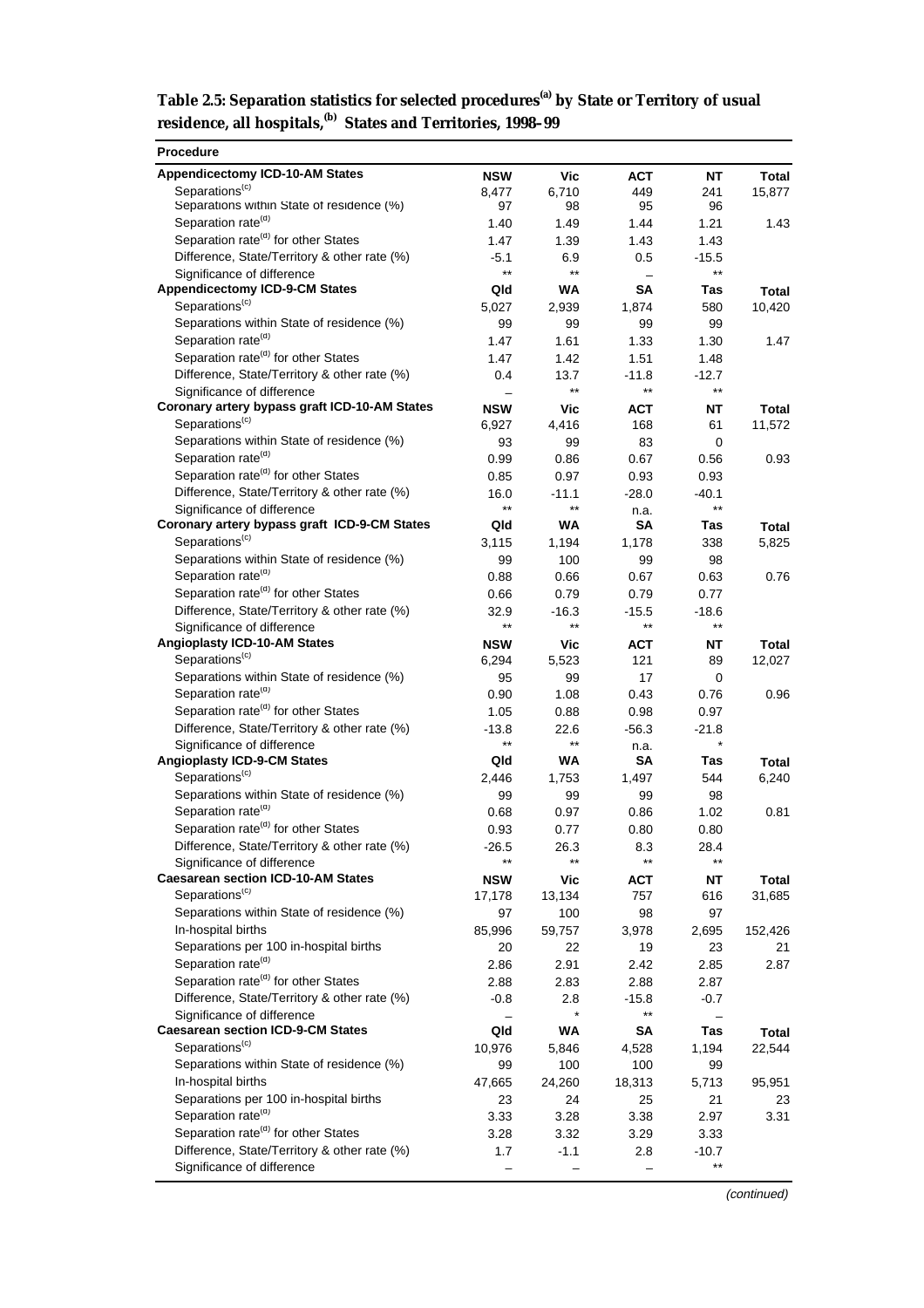| Table 2.5: (continued) Separation statistics for selected procedures <sup>(a)</sup> by State or Territory |  |
|-----------------------------------------------------------------------------------------------------------|--|
| of usual residence, all hospitals, <sup>(b)</sup> States and Territories, 1998-99                         |  |

| <b>Procedure</b>                                                            |                 |                         |                 |                      |                 |
|-----------------------------------------------------------------------------|-----------------|-------------------------|-----------------|----------------------|-----------------|
| <b>Cholecystectomy ICD-10-AM States</b>                                     | <b>NSW</b>      | <b>Vic</b>              | <b>ACT</b>      | <b>NT</b>            | Total           |
| Separations <sup>(c)</sup>                                                  | 15,521          | 10,795                  | 472             | 210                  | 26,998          |
| Separations within State of residence (%)                                   | 97              | 99                      | 95              | 93                   |                 |
| Separation rate <sup>(d)</sup>                                              | 2.29            | 2.18                    | 1.57            | 1.30                 | 2.22            |
| Separation rate <sup>(d)</sup> for other States                             | 2.12            | 2.24                    | 2.23            | 2.23                 |                 |
| Difference, State/Territory & other rate (%)                                | 8.1             | $-2.9$                  | $-29.5$         | $-41.7$              |                 |
| Significance of difference                                                  | $\star\star$    |                         | n.a.            | n.a.                 |                 |
| <b>Cholecystectomy ICD-9-CM States</b>                                      | Qld             | <b>WA</b>               | SΑ              | Tas                  | Total           |
| Separations <sup>(c)</sup>                                                  | 8,306           | 3,910                   | 3,800           | 899                  | 16,915          |
| Separations within State of residence (%)                                   | 99              | 100                     | 100             | 98                   |                 |
| Separation rate <sup>(d)</sup>                                              | 2.32            | 2.10                    | 2.34            | 1.81                 | 2.23            |
| Separation rate <sup>(d)</sup> for other States                             | 2.16            | 2.28                    | 2.21            | 2.26                 |                 |
| Difference, State/Territory & other rate (%)                                | 7.7             | $-7.8$                  | 5.8             | $-20.1$              |                 |
| Significance of difference                                                  | $***$           | $***$                   | $^{\star\star}$ | $***$                |                 |
| Diagnostic gastrointestinal endoscopy                                       | <b>NSW</b>      | Vic                     | <b>ACT</b>      | NΤ                   | Total           |
| ICD-10-AM States                                                            |                 |                         |                 |                      |                 |
| Separations <sup>(c)</sup>                                                  | 162,580         | 125,069                 | 3,378           | 1,935                | 292,962         |
| Separations within State of residence (%)                                   | 98              | 99                      | 95              | 90                   |                 |
| Separation rate <sup>(d)</sup>                                              | 23.61           | 24.83                   | 11.74           | 12.88                | 23.71           |
| Separation rate <sup>(d)</sup> for other States                             | 23.83           | 22.94                   | 24.00           | 23.83                |                 |
| Difference, State/Territory & other rate (%)                                | $-0.9$          | 8.2                     | $-51.1$         | $-46.0$              |                 |
| Significance of difference                                                  | $\star$         | $***$                   | n.a.            | n.a.                 |                 |
| Diagnostic gastrointestinal endoscopy                                       |                 |                         |                 |                      | Total           |
| ICD-9-CM States                                                             | Qld             | <b>WA</b>               | SΑ              | Tas                  |                 |
| Separations <sup>(c)</sup>                                                  | 98,362          | 43,643                  | 36,766          | 10,662               | 189,433         |
| Separations within State of residence (%)                                   | 99              | 100                     | 100             | 99                   |                 |
| Separation rate <sup>(d)</sup>                                              | 27.29           | 23.41                   | 21.72           | 20.52                | 24.67           |
| Separation rate <sup>(d)</sup> for other States                             | 22.36           | 25.07                   | 25.50           | 24.97                |                 |
| Difference, State/Territory & other rate (%)                                | 22.0            | $-6.6$                  | $-14.8$         | $-17.8$              |                 |
| Significance of difference                                                  | $^{\star\star}$ | $***$                   | $***$           | $***$                |                 |
| Hip replacement ICD-10-AM States                                            | <b>NSW</b>      | Vic                     | <b>ACT</b>      | NΤ                   | Total           |
| Separations <sup>(c)</sup>                                                  | 7,291           | 5,728                   | 357             | 36                   | 13,412          |
| Separations within State of residence (%)                                   | 94              | 99                      | 94              | 75                   |                 |
| Separation rate <sup>(d)</sup>                                              | 1.00            | 1.08                    | 1.46            | 0.49                 | 1.04            |
| Separation rate <sup>(d)</sup> for other States                             | 1.08            | 1.01                    | 1.03            | 1.04                 |                 |
| Difference, State/Territory & other rate (%)                                | $-7.5$          | 6.4                     | 42.2            | $-52.9$              |                 |
| Significance of difference                                                  | $^{\star\star}$ | $^{\star\star}$         | $^{\star\star}$ | $^{\star\star}$      |                 |
| Hip replacement ICD-9-CM States                                             | Qld             | WA                      | SΑ              | Tas                  | Total           |
| Separations <sup>(c)</sup>                                                  | 3,341           | 2,092                   | 2,147           | 679                  | 8,259           |
| Separations within State of residence (%)                                   | 99              | 100                     | 99              | 99                   |                 |
| Separation rate <sup>(d)</sup>                                              | 0.92            | 1.16                    | 1.13            | 1.22                 | 1.05            |
| Separation rate <sup>(d)</sup> for other States                             | 1.16            | 1.01                    | 1.02            | 1.03                 |                 |
| Difference, State/Territory & other rate (%)                                | $-20.6$         | 14.8<br>$^{\star\star}$ | 11.1<br>$***$   | 18.4<br>$\star\star$ |                 |
| Significance of difference                                                  | $***$           |                         |                 |                      |                 |
| <b>Hysterectomy ICD-10-AM States</b><br>Separations <sup>(c)</sup>          | <b>NSW</b>      | <b>Vic</b>              | <b>ACT</b>      | <b>NT</b>            | Total           |
|                                                                             | 10,866          | 8,054                   | 511             | 138                  | 19,569          |
| Separations within State of residence (%)<br>Separation rate <sup>(d)</sup> | 96              | 100                     | 94              | 91                   |                 |
| Separation rate <sup>(d)</sup> for other States                             | 1.58            | 1.59                    | 1.61            | 0.77                 | 1.57            |
|                                                                             | 1.56            | 1.56                    | 1.57            | 1.58                 |                 |
| Difference, State/Territory & other rate (%)<br>Significance of difference  | 1.1             | 2.0                     | 2.4             | $-51.4$              |                 |
| <b>Hysterectomy ICD-9-CM States</b>                                         | Qld             | WA                      | SA              | n.a.<br>Tas          |                 |
| Separations <sup>(c)</sup>                                                  | 6,384           | 3,676                   | 3,161           | 890                  | Total<br>14,111 |
| Separations within State of residence (%)                                   | 99              | 100                     | 100             | 100                  |                 |
| Separation rate <sup>(d)</sup>                                              | 1.73            | 1.88                    | 1.92            | 1.75                 | 1.81            |
| Separation rate <sup>(d)</sup> for other States                             | 1.88            | 1.78                    | 1.78            | 1.81                 |                 |
| Difference, State/Territory & other rate (%)                                | $-8.2$          | 5.5                     | 8.0             | $-3.3$               |                 |
| Significance of difference                                                  | $^{\star\star}$ | $^{\star\star}$         | $^{\star\star}$ |                      |                 |
|                                                                             |                 |                         |                 |                      |                 |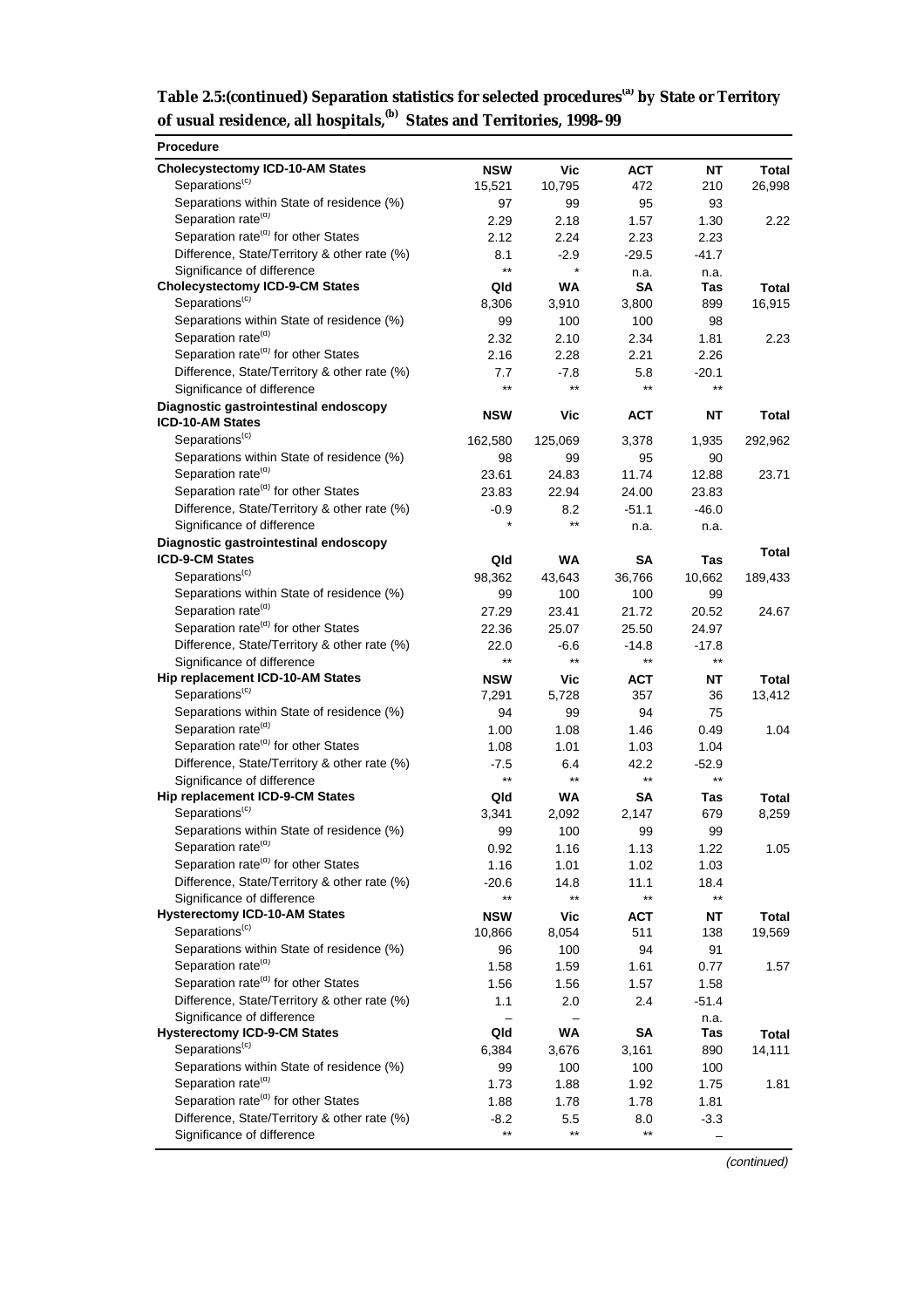| Table 2.5: (continued) Separation statistics for selected procedures <sup>(a)</sup> by State or Territory |  |
|-----------------------------------------------------------------------------------------------------------|--|
| of usual residence, all hospitals, <sup>(b)</sup> States and Territories, 1998-99                         |  |

| Procedure                                                                         |                            |                 |                 |                            |                |
|-----------------------------------------------------------------------------------|----------------------------|-----------------|-----------------|----------------------------|----------------|
| <b>Lens insertion ICD-10-AM States</b>                                            | <b>NSW</b>                 | <b>Vic</b>      | <b>ACT</b>      | ΝT                         | Total          |
| Separations <sup>(c)</sup>                                                        | 44,547                     | 26,455          | 796             | 340                        | 72,138         |
| Separations within State of residence (%)                                         | 98                         | 99              | 93              | 87                         |                |
| Separation rate <sup>(d)</sup><br>Separation rate <sup>(d)</sup> for other States | 6.02                       | 4.89            | 3.45            | 4.25                       | 5.50           |
| Difference, State/Territory & other rate (%)                                      | 4.83<br>24.4               | 5.93<br>$-17.6$ | 5.54<br>$-37.8$ | 5.50                       |                |
| Significance of difference                                                        | $***$                      | **              | n.a.            | $-22.8$<br>$^{\star\star}$ |                |
|                                                                                   |                            |                 |                 |                            |                |
| <b>Lens insertion ICD-9-CM States</b>                                             | Qld                        | WA              | <b>SA</b>       | Tas                        | Total          |
| Separations <sup>(c)</sup>                                                        | 23,072                     | 11,357          | 8,027           | 2,249                      | 44,705         |
| Separations within State of residence (%)<br>Separation rate <sup>(d)</sup>       | 98<br>6.37                 | 100<br>6.35     | 100<br>4.11     | 99<br>3.88                 | 5.64           |
| Separation rate <sup>(d)</sup> for other States                                   | 5.02                       | 5.43            | 6.13            | 5.78                       |                |
| Difference, State/Territory & other rate (%)                                      | 26.9                       | 16.9            | $-32.9$         | $-32.9$                    |                |
| Significance of difference                                                        | $^{\star\star}$            | $***$           | $***$           | $***$                      |                |
| <b>Tonsillectomy ICD-10-AM States</b>                                             | <b>NSW</b>                 | Vic             | <b>ACT</b>      | ΝT                         | Total          |
| Separations <sup>(c)</sup>                                                        | 11,206                     | 8,782           | 426             | 122                        | 20,536         |
| Separations within State of residence (%)                                         | 97                         | 99              | 99              | 84                         |                |
| Separation rate <sup>(d)</sup>                                                    | 1.88                       | 2.03            | 1.40            | 0.55                       | 1.90           |
| Separation rate <sup>(d)</sup> for other States                                   | 1.92                       | 1.82            | 1.92            | 1.93                       |                |
| Difference, State/Territory & other rate (%)                                      | $-2.1$                     | 11.9            | $-26.9$         | $-71.6$                    |                |
| Significance of difference                                                        |                            | $^{\star\star}$ | $***$           | n.a.                       |                |
| <b>Tonsillectomy ICD-9-CM States</b>                                              | Qld                        | <b>WA</b>       | SΑ              | Tas                        | Total          |
| Separations <sup>(c)</sup>                                                        | 5,937                      | 3,372           | 3,191           | 477                        | 12,977         |
| Separations within State of residence (%)                                         | 99                         | 100             | 100             | 99                         |                |
| Separation rate <sup>(d)</sup>                                                    | 1.77                       | 1.89            | 2.39            | 1.07                       | 1.87           |
| Separation rate <sup>(d)</sup> for other States                                   | 1.97                       | 1.87            | 1.75            | 1.93                       |                |
| Difference, State/Territory & other rate (%)<br>Significance of difference        | $-10.4$<br>$^{\star\star}$ | 0.9             | 36.4<br>$***$   | -44.6<br>$^{\star\star}$   |                |
|                                                                                   |                            |                 |                 |                            |                |
| <b>Myringotomy ICD-10-AM States</b>                                               | <b>NSW</b>                 | Vic             | <b>ACT</b>      | ΝT                         | Total          |
| Separations <sup>(c)</sup>                                                        | 10,344                     | 10,058          | 431             | 130                        | 20,963         |
| Separations within State of residence (%)<br>Separation rate <sup>(d)</sup>       | 96<br>1.71                 | 99<br>2.31      | 98<br>1.47      | 89<br>0.59                 | 1.92           |
| Separation rate <sup>(d)</sup> for other States                                   | 2.18                       | 1.66            | 1.93            | 1.94                       |                |
| Difference, State/Territory & other rate (%)                                      | -21.6                      | 39.4            | $-23.7$         | $-69.6$                    |                |
| Significance of difference                                                        | $\star\star$               | **              | $***$           | n.a.                       |                |
| <b>Myringotomy ICD-9-CM States</b>                                                | Qld                        | <b>WA</b>       | SΑ              | Tas                        | Total          |
| Separations <sup>(c)</sup>                                                        | 5,974                      | 3,860           | 4,440           | 604                        | 14,878         |
| Separations within State of residence (%)                                         | 99                         | 100             | 100             | 99                         |                |
| Separation rate <sup>(d)</sup>                                                    | 1.78                       | 2.18            | 3.33            | 1.33                       | 2.15           |
| Separation rate <sup>(d)</sup> for other States                                   | 2.50                       | 2.14            | 1.87            | 2.21                       |                |
| Difference, State/Territory & other rate (%)                                      | $-29.1$                    | 1.8             | 78.0            | $-39.7$                    |                |
| Significance of difference                                                        | $***$                      |                 |                 | $***$                      |                |
| Knee replacement ICD-10-AM States                                                 | <b>NSW</b>                 | Vic             | <b>ACT</b>      | NT                         | Total          |
| Separations <sup>(c)</sup>                                                        | 7,367                      | 3,569           | 312             | 35                         | 11,283         |
| Separations within State of residence (%)                                         | 95                         | 99              | 90              | 54                         |                |
| Separation rate <sup>(d)</sup>                                                    | 1.04                       | 0.69            | 1.32            | 0.39                       | 0.90           |
| Separation rate <sup>(d)</sup> for other States                                   | 0.71                       | 1.04            | 0.89            | 0.90                       |                |
| Difference, State/Territory & other rate (%)<br>Significance of difference        | 46.3<br>$\star\star$       | $-34.2$<br>**   | 49.0<br>$***$   | -56.1<br>$***$             |                |
| Knee replacement ICD-9-CM States                                                  |                            |                 |                 |                            |                |
| Separations <sup>(c)</sup>                                                        | Qld<br>3,195               | WA<br>1,854     | SA<br>1,769     | Tas<br>432                 | Total<br>7,250 |
| Separations within State of residence (%)                                         | 99                         | 99              | 99              | 98                         |                |
| Separation rate <sup>(d)</sup>                                                    | 0.91                       | 1.06            | 0.97            | 0.79                       | 0.95           |
| Separation rate <sup>(d)</sup> for other States                                   | 0.98                       | 0.92            | 0.95            | 0.96                       |                |
| Difference, State/Territory & other rate (%)                                      | $-7.0$                     | 15.7            | 2.8             | $-18.0$                    |                |
| Significance of difference                                                        | $^{\star\star}$            | **              |                 | $^{\star\star}$            |                |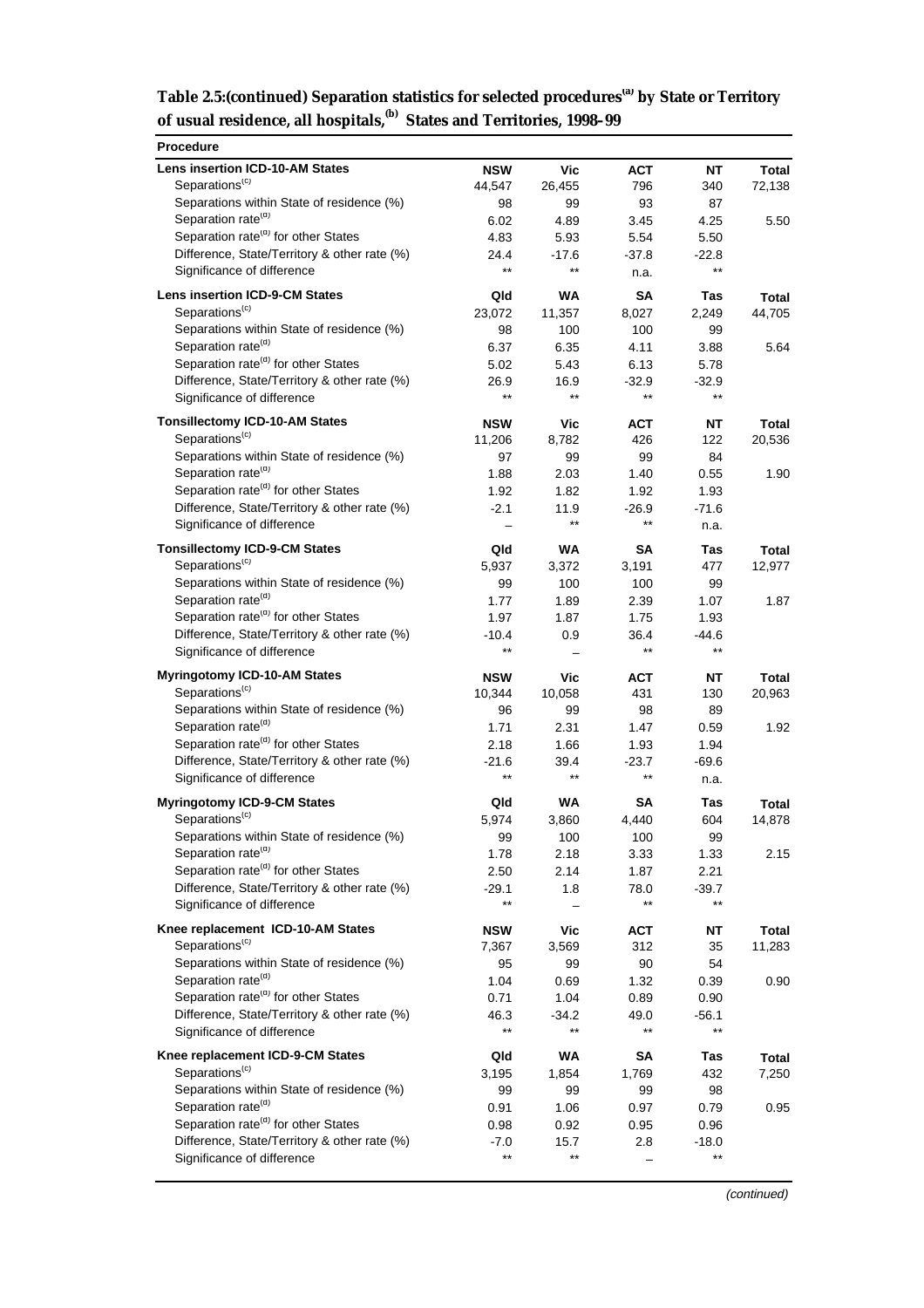| Table 2.5:(continued) Separation statistics for selected procedures <sup>(a)</sup> by State or Territory |  |
|----------------------------------------------------------------------------------------------------------|--|
| of usual residence, all hospitals, <sup>(b)</sup> States and Territories, 1998-99                        |  |

| <b>Procedure</b>                                |              |                 |            |            |        |
|-------------------------------------------------|--------------|-----------------|------------|------------|--------|
| <b>Prostatectomy ICD-10-AM States</b>           | <b>NSW</b>   | Vic             | <b>ACT</b> | <b>NT</b>  | Total  |
| Separations <sup>(c)</sup>                      | 8,085        | 6,990           | 333        | 45         | 15,453 |
| Separations within State of residence (%)       | 95           | 98              | 96         | 71         |        |
| Separation rate <sup>(d)</sup>                  | 1.14         | 1.34            | 1.42       | 0.58       | 1.22   |
| Separation rate <sup>(d)</sup> for other States | 1.33         | 1.14            | 1.22       | 1.23       |        |
| Difference, State/Territory & other rate (%)    | $-14.5$      | 17.2            | 16.3       | $-52.5$    |        |
| Significance of difference                      | $\star\star$ | $\star\star$    |            | $***$      |        |
| <b>Prostatectomy ICD-9-CM States</b>            | Qld          | <b>WA</b>       | <b>SA</b>  | Tas        | Total  |
| Separations <sup>(c)</sup>                      | 3,529        | 1,886           | 1,865      | 624        | 7,904  |
| Separations within State of residence (%)       | 99           | 100             | 100        | 100        |        |
| Separation rate <sup>(d)</sup>                  | 1.00         | 1.08            | 1.02       | 1.14       | 1.03   |
| Separation rate <sup>(d)</sup> for other States | 1.06         | 1.01            | 1.03       | 1.02       |        |
| Difference, State/Territory & other rate (%)    | $-6.0$       | 6.0             | $-1.3$     | 11.8       |        |
| Significance of difference                      | $\star\star$ |                 |            |            |        |
| <b>Arthroscopy ICD-10-AM States</b>             | <b>NSW</b>   | Vic             | <b>ACT</b> | <b>NT</b>  | Total  |
| Separations <sup>(c)</sup>                      | 5,277        | 8,983           | 208        | 287        | 14,755 |
| Separations within State of residence (%)       | 90           | 98              | 84         | 16         |        |
| Separation rate <sup>(d)</sup>                  | 0.82         | 1.88            | 0.66       | 1.52       | 1.26   |
| Separation rate <sup>(d)</sup> for other States | 1.79         | 0.83            | 1.27       | 1.25       |        |
| Difference, State/Territory & other rate (%)    | $-54.3$      | 125.6           | $-48.0$    | 21.5       |        |
| Significance of difference                      | n.a.         | n.a.            | n.a.       | n.a.       |        |
| <b>Arthroscopy ICD-9-CM States</b>              | Qld          | <b>WA</b>       | <b>SA</b>  | <b>Tas</b> | Total  |
| Separations <sup>(c)</sup>                      | 14,415       | 10,340          | 12,187     | 2,241      | 39,183 |
| Separations within State of residence (%)       | 99           | 100             | 100        | 97         |        |
| Separation rate <sup>(d)</sup>                  | 4.09         | 5.53            | 7.92       | 4.75       | 5.28   |
| Separation rate <sup>(d)</sup> for other States | 6.36         | 5.20            | 4.59       | 5.32       |        |
| Difference, State/Territory & other rate (%)    | $-35.7$      | 6.3             | 72.5       | $-10.8$    |        |
| Significance of difference                      | $\star\star$ | $\star\star$    | $***$      | $***$      |        |
| Arthroscopic procedures ICD-10-AM States        |              |                 |            |            |        |
| (includes arthroscopies)                        | <b>NSW</b>   | Vic             | <b>ACT</b> | <b>NT</b>  | Total  |
| Separations <sup>(c)</sup>                      | 32,144       | 25,372          | 1,313      | 601        | 59,430 |
| Separations within State of residence (%)       | 96           | 98              | 89         | 55         |        |
| Separation rate <sup>(d)</sup>                  | 4.92         | 5.29            | 4.19       | 3.15       | 5.02   |
| Separation rate <sup>(d)</sup> for other States | 5.15         | 4.84            | 5.05       | 5.05       |        |
| Difference, State/Territory & other rate (%)    | $-4.6$       | 9.2             | $-16.9$    | $-37.5$    |        |
| Significance of difference                      | $\star\star$ | $^{\star\star}$ | n.a.       | n.a.       |        |

(a) The procedures are defined using ICD-9-CM and ICD-10-AM codes in Appendix 6. Procedures include National Health Minister's

Benchmarking Working Group sentinel procedures and additional procedures requested by States and Territories.

(b) Excludes private hospitals in the Northern Territory and other hospitals as discussed in chapter 1. This may result in under

reporting of procedure rates for some of the above procedures.

(c) Excludes multiple procedures during the same separation within the same sentinel group.

(d) Rate per 1,000 population was directly age- and sex-standardised to the Australian population at 30 June 1991.

– not significant, \* significant at 5%, \*\* significant at 1%.